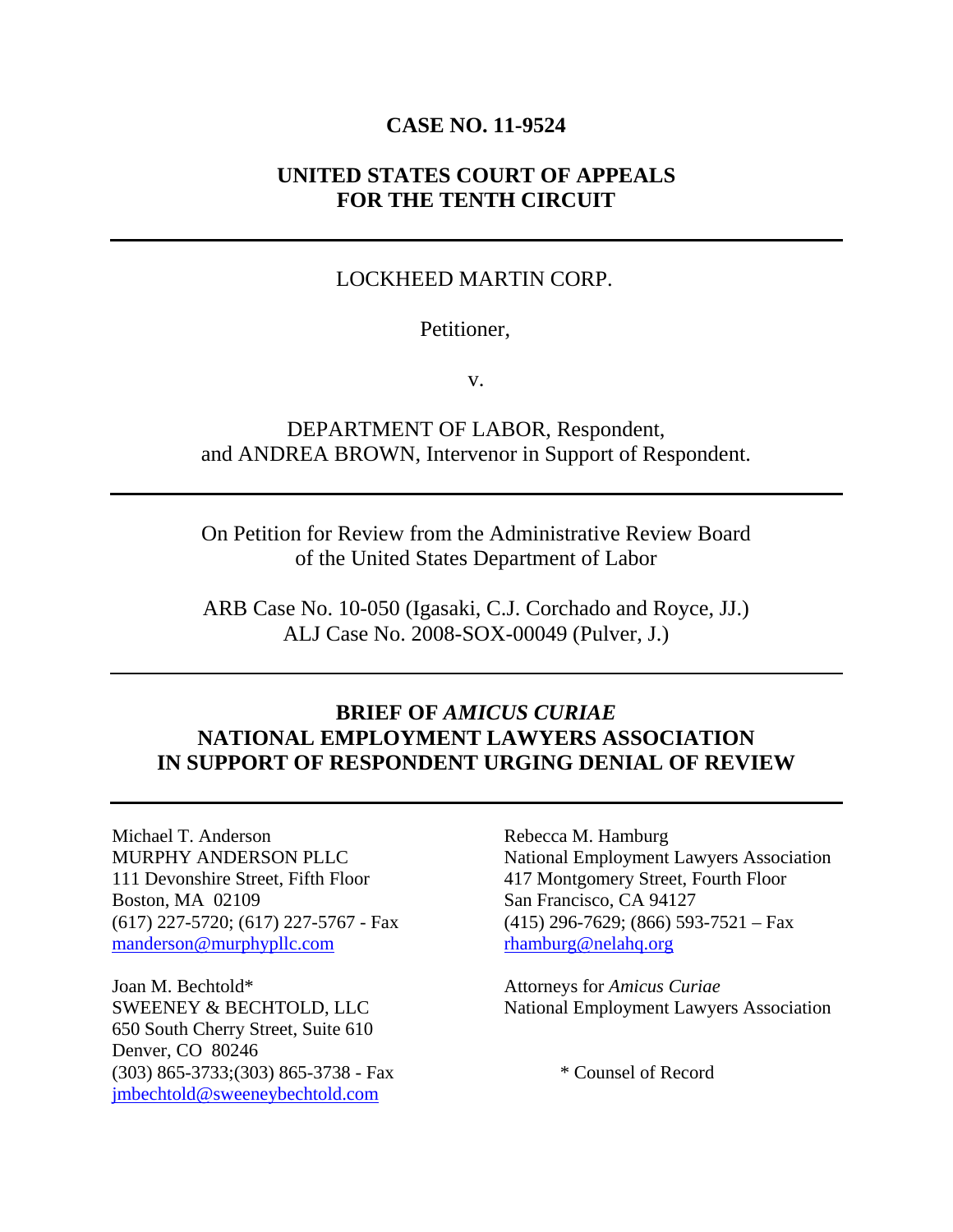# **CORPORATE DISCLOSURE STATEMENT [Rule 26.1]**

\_\_\_\_\_\_\_\_\_\_\_\_\_\_\_\_\_\_\_\_\_\_\_\_

 The Internal Revenue Service has determined that the National Employment Lawyers Association (NELA) is organized and operated exclusively for advancing employee rights and serving lawyers who advocate for equality and justice in the American workplace pursuant to Section 501(c)(6) of the Internal Revenue Code and is exempt from income tax. NELA is also organized and operated as a not for profit corporation under the state laws of Ohio. The Employee Rights Advocacy Institute For Law & Policy is NELA's related charitable and educational organization under Section 501(c)(3) of the Internal Revenue Code.

NELA has no parent corporation, nor has it issued shares or securities.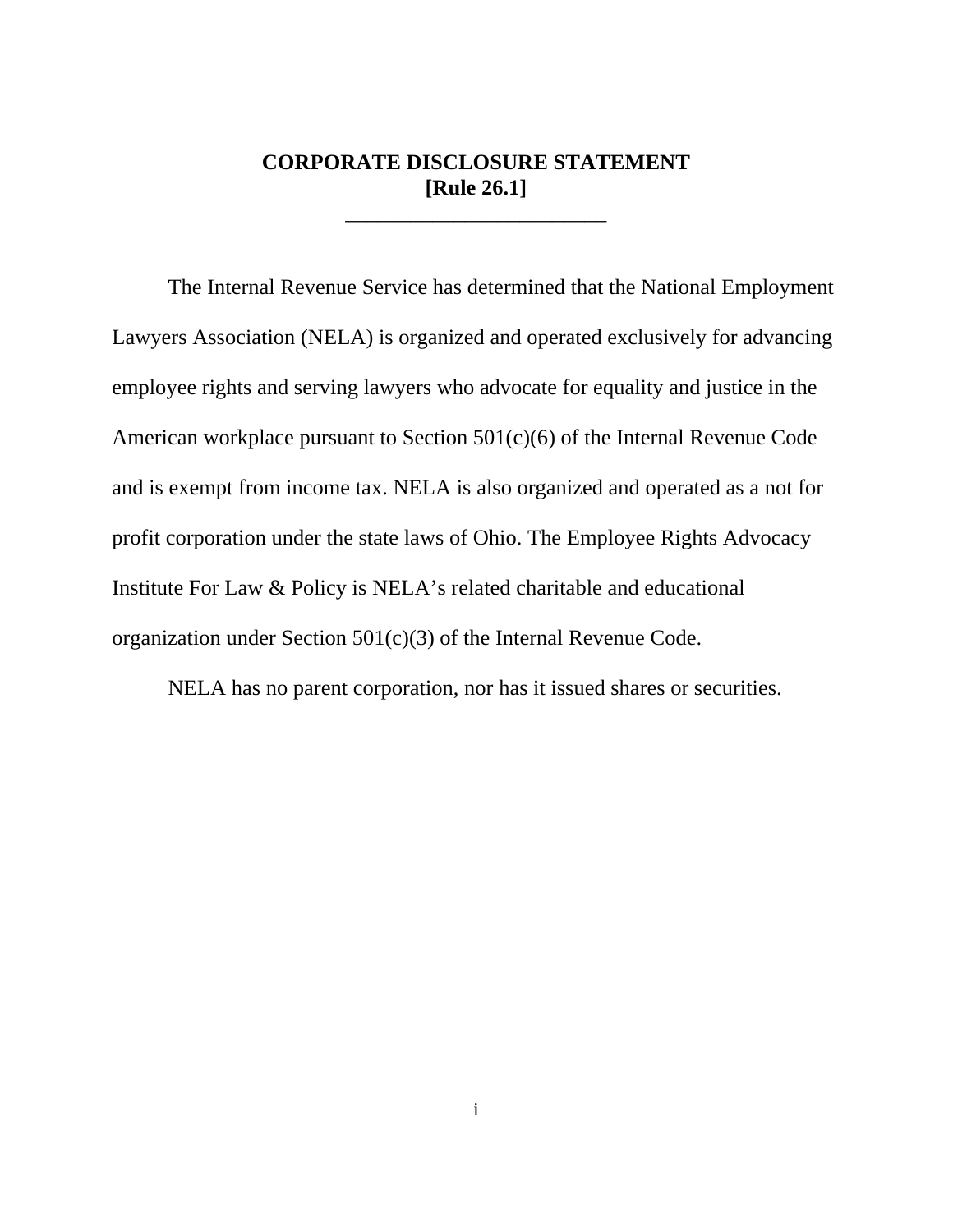# **TABLE OF CONTENTS**

|    |                                                                                                                                    |    |                                                                                                                                                                             | Page            |  |
|----|------------------------------------------------------------------------------------------------------------------------------------|----|-----------------------------------------------------------------------------------------------------------------------------------------------------------------------------|-----------------|--|
|    |                                                                                                                                    |    | TABLE OF CONTENTS                                                                                                                                                           | $\overline{11}$ |  |
|    |                                                                                                                                    |    |                                                                                                                                                                             | iv              |  |
|    |                                                                                                                                    |    | STATEMENT OF AMICUS CURIAE [FRAP 29(c)]                                                                                                                                     | 1               |  |
|    |                                                                                                                                    |    |                                                                                                                                                                             | $\overline{2}$  |  |
| 1. |                                                                                                                                    |    | The Sixth Term of the Statute ("Fraud Against"<br>Shareholders") Does Not Govern the Five Prior Terms of                                                                    | 2               |  |
| 2. |                                                                                                                                    |    | Section 1514A Protects Activity That Furthers The Act's<br>Remedial Purposes And Protected Activity Does Not Have<br>To Be Specific As To The Statute Or Rule That Might Be | 4               |  |
|    |                                                                                                                                    |    | STATUTORY LANGUAGE                                                                                                                                                          | 5               |  |
|    |                                                                                                                                    |    |                                                                                                                                                                             | 6               |  |
| I. | THE ARB PROPERLY CONSTRUED "FRAUD AGAINST<br>SHAREHOLDERS" IN 18 U.S.C. §1514A TO MODIFY<br>THE SIXTH TERM, NOT THE ENTIRE LIST OF |    |                                                                                                                                                                             |                 |  |
|    |                                                                                                                                    |    |                                                                                                                                                                             | 6               |  |
|    | A <sub>1</sub>                                                                                                                     |    | Lockheed's Construction Reduces the Prior List of<br>Five Violations to Meaningless Surplusage                                                                              | 7               |  |
|    |                                                                                                                                    | 1. | If whistleblowing is only protected if it relates<br>to "fraud against shareholders," the first five<br>terms are surplusage in light of the sixth                          | 7               |  |
|    |                                                                                                                                    | 2. | Courts must construe statutory language to<br>avoid attributing surplusage to Congress.                                                                                     | - 8             |  |
|    |                                                                                                                                    | 3. | Lockheed rewrites §1514A to insert the phrase<br>"or other provision of Federal law relating to<br>fraud against shareholders."                                             | 13              |  |
|    |                                                                                                                                    | 4. | Congress' use of the disjunctive may not be                                                                                                                                 | 14              |  |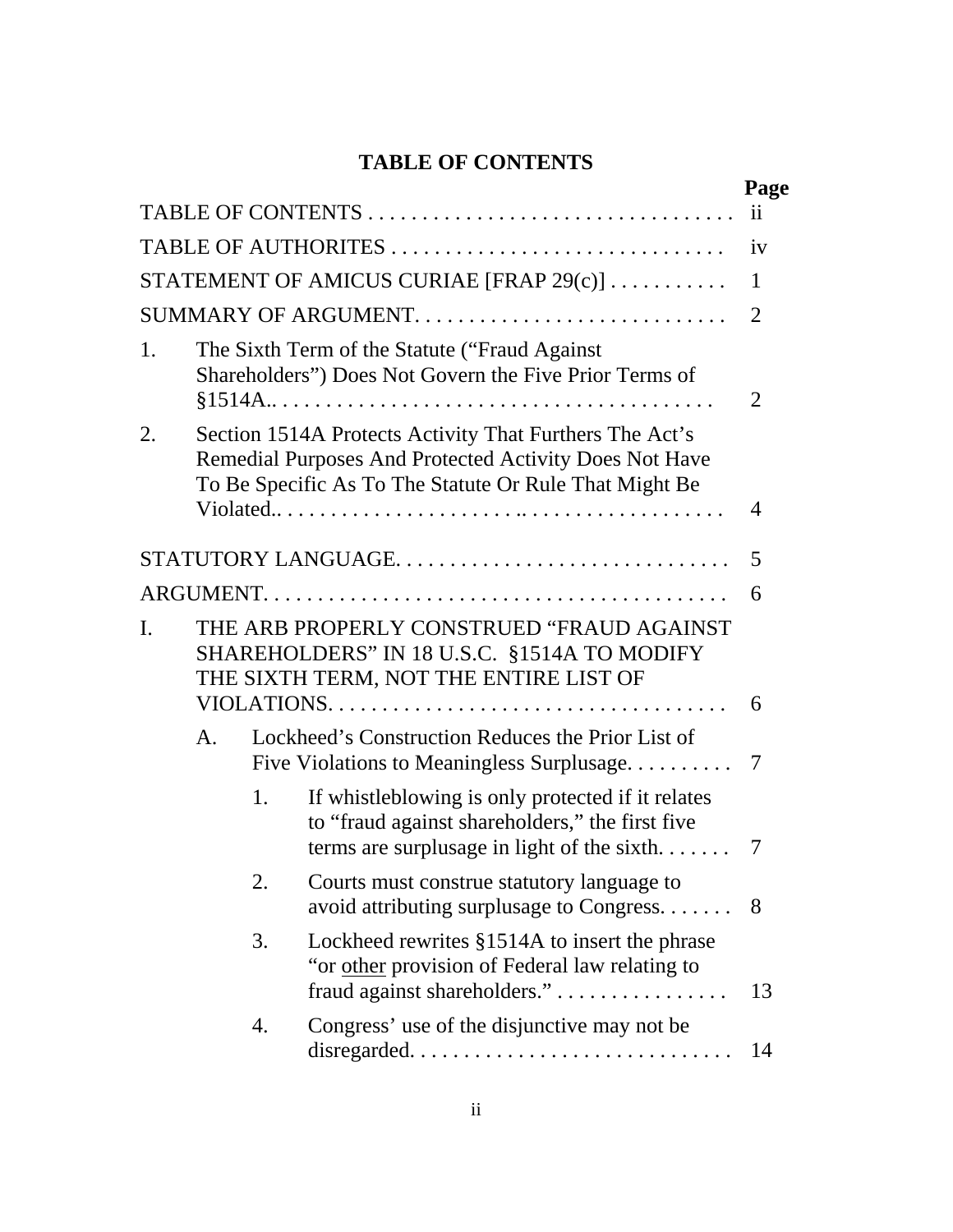|     | <b>B.</b> |    | The ARB's Construction Is Faithful to the Legislative<br>Purpose of Sarbanes-Oxley                                                                                                         | 15 |
|-----|-----------|----|--------------------------------------------------------------------------------------------------------------------------------------------------------------------------------------------|----|
|     |           | 1. | Many provisions of Sarbanes-Oxley address<br>corporate crimes against victims other than                                                                                                   | 16 |
|     |           | 2. | Federal securities law assumes that fraudulent<br>corporate behavior harms the market, even when<br>it is intended to benefit shareholders in the short                                    |    |
|     |           |    |                                                                                                                                                                                            | 17 |
|     | C.        |    | The ARB Is Entitled to <i>Chevron</i> Deference                                                                                                                                            | 20 |
|     |           | 1. | The ARB is charged with interpreting §1514A                                                                                                                                                | 20 |
|     |           | 2. | Under <i>Chevron</i> , the ARB's construction must be<br>upheld if it is a permissible construction,<br>whether or not the Court would have chosen the<br>same construction <i>de novo</i> | 21 |
|     |           | 3. | An alleged change in ARB policy does not<br>affect Chevron deference: Fox Television                                                                                                       | 22 |
|     |           | 4. | The ARB's construction is, at a minimum,<br>reasonable because it follows settled rules of<br>statutory construction and adopts opinions of at                                             | 24 |
| II. |           |    | PROTECTED ACTIVITY IS ANY ACTIVITY THAT<br>FURTHERS THE PURPOSES OF THE ACT AND DOES<br>NOT HAVE TO CITE THE ACT OR DESCRIBE A                                                             |    |
|     |           |    | VIOLATION WITH SPECIFICITY                                                                                                                                                                 | 25 |
|     |           |    |                                                                                                                                                                                            | 28 |
|     |           |    | CERTIFICATE OF COMPLIANCE                                                                                                                                                                  | 29 |
|     |           |    | CERTIFICATE OF DIGITAL SUBMISSION.                                                                                                                                                         | 29 |
|     |           |    |                                                                                                                                                                                            | 30 |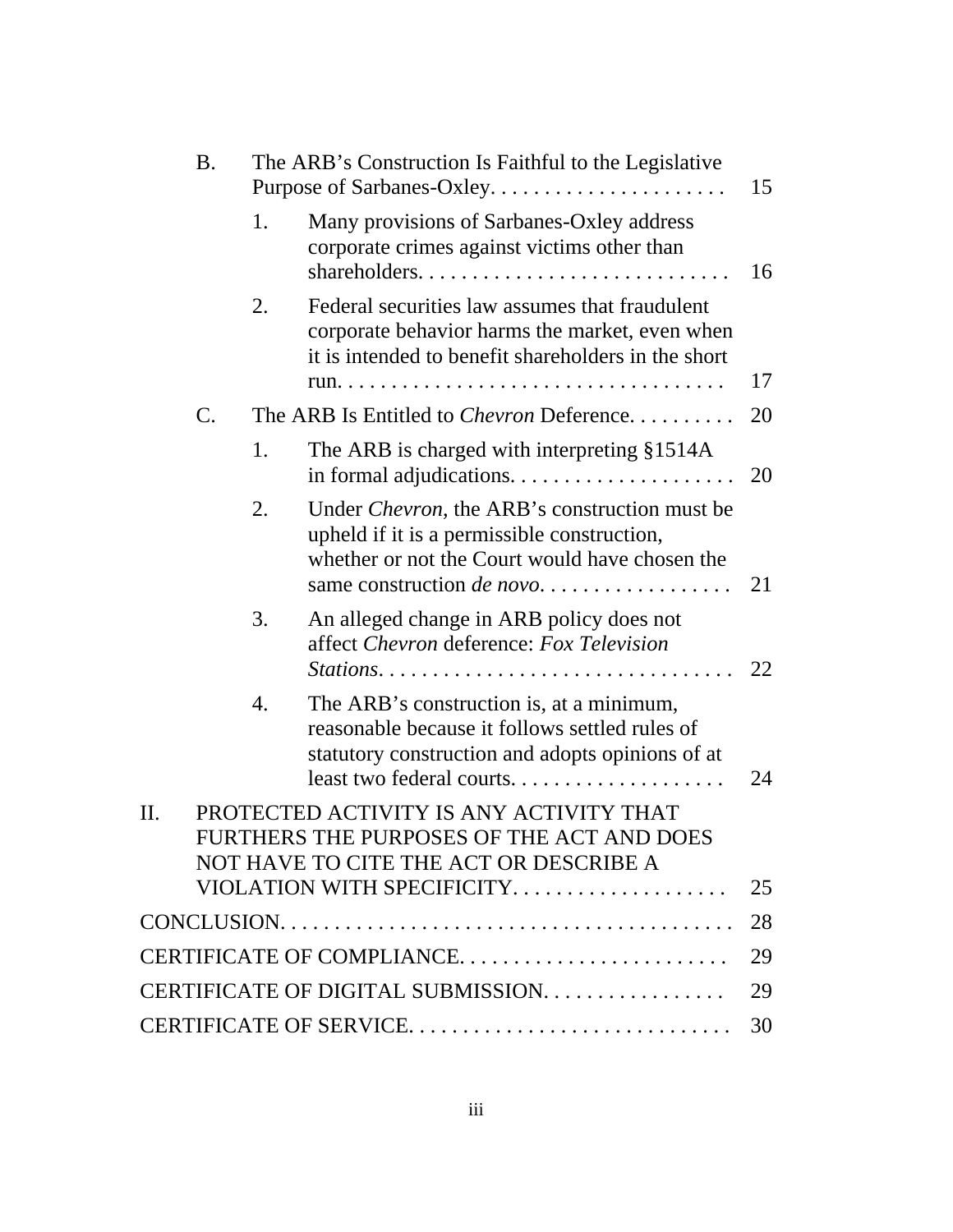# **TABLE OF AUTHORITIES**

| Anderson v. Department of Labor, 422 F.3d 1155, 1173-74 (10th                                                                  | 20     |
|--------------------------------------------------------------------------------------------------------------------------------|--------|
| Babbitt v. Sweet Home Chapter of Communities for a Great<br>Oregon, 515 U.S. 687, 697-698 (1995)                               | 9,24   |
| Bailey v. U.S., 516 U.S. 137, 145-146 (1995) superseded by statute,                                                            | 9      |
| Barnhart v. Thomas, 540 U.S. 20, 26-27 (2003)                                                                                  | 6,7,23 |
| <i>Bloate v. U.S.</i> , ___ U.S. ___, 130 S.Ct. 1345, 1353 (2010)                                                              | 14     |
| Board of Trustees of Leland Stanford Junior University v. Roche<br>Molecular Systems, Inc., ___ U.S. ___, 131 S.Ct. 2188, 2196 |        |
|                                                                                                                                | 10     |
| Chevron, U.S.A., Inc. v. Natural Res. Def. Council, Inc., 467 U.S.                                                             | Passim |
| Commodity Futures Trading Com'n v. Wall Street Underground,<br>Inc., 281 F.Supp.2d 1260, 1269-70 (D.Kan.2003) affd.128         | 19     |
| Corley v. United States, ___ U.S. ___, 129 S.Ct. 1558, 1566 (2009)                                                             | 11     |
|                                                                                                                                | 11,12  |
| FCC v. Fox Television Stations, Inc., ___ U.S. ___, 129 S.Ct. 1800,                                                            | 21     |
| Fraser v. Fiduciary Trust Co. Int'l, 417 F.Supp.2d 310, 322                                                                    | 26     |
| Hackwell v. U.S., 491 F.3d 1229, 1236-37 (10th Cir. 2007)                                                                      | 12     |
|                                                                                                                                | 11     |
| Jama v. Immigration and Customs Enforcement, 543 U.S. 335,                                                                     | 9      |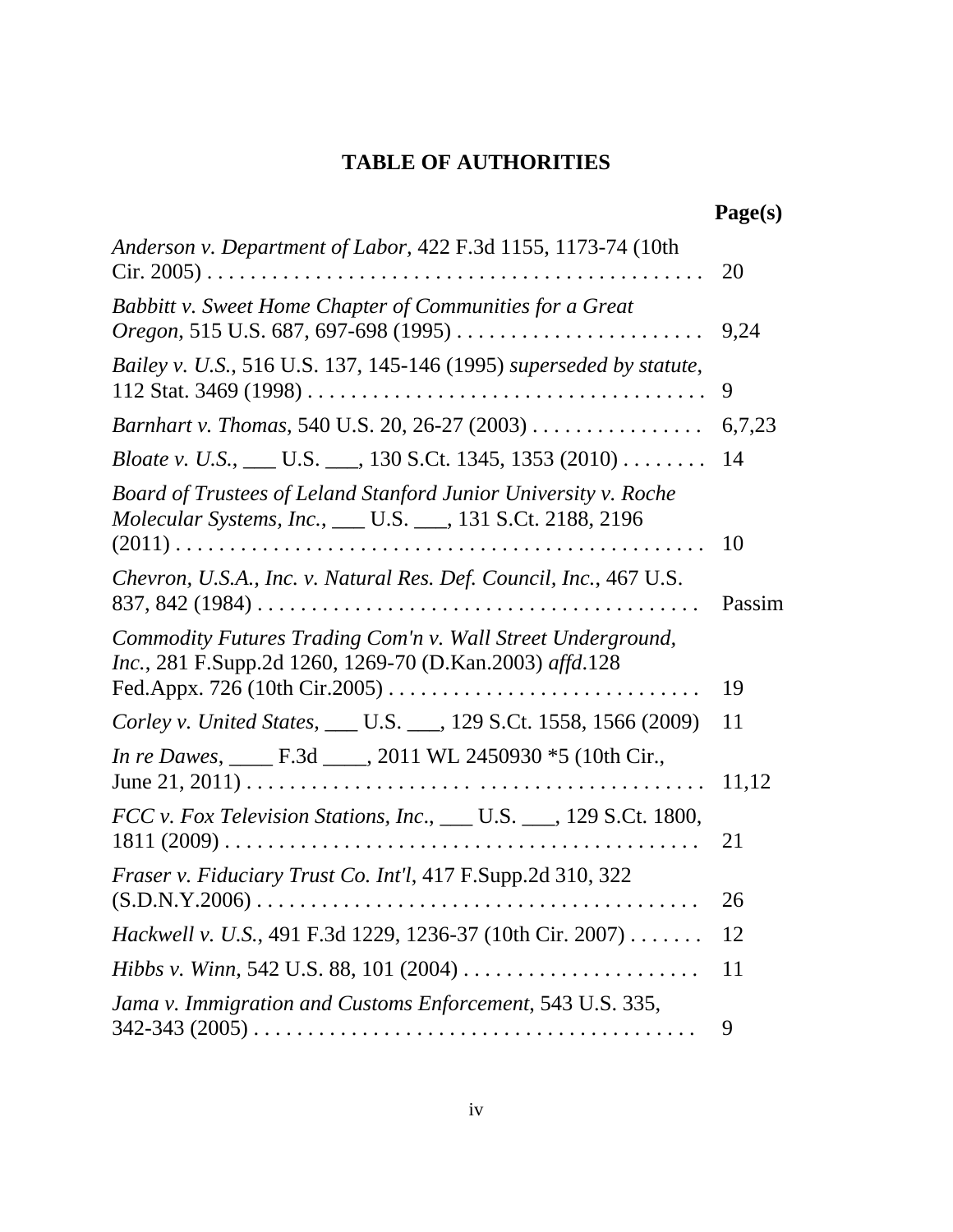| Knutzen v. Eben Ezer Lutheran Housing Center, 815 F.2d 1343,                          | 15         |
|---------------------------------------------------------------------------------------|------------|
| Nat'l Cable & Telecomms. Ass'n v. Brand X, 545 U.S. 967, 980                          | 20, 22, 23 |
| O'Mahony v. Accenture Ltd., 537 F.Supp.2d 506, 516-517                                | 6,7.23     |
| Perrin v. United States, 444 U.S. 37, 42 (1979)                                       | 12         |
| Platone v. FLYi, Inc., ARB Case No. 04-154 aff'd 548 F.3d 322                         | 22         |
| Ratzlaf v. United States, 510 U.S. 135, 140-141 (1994)                                | 8          |
| Reiter v. Sonotone Corp., 442 U.S. 330, 338-339 (1978)                                | 15         |
| Reyna v. ConAgra Foods, Inc., 506 F.Supp.2d 1363, 1381                                | 6,7,23     |
| <i>Rucker v. Lee Holding Co., 471 F.3d 6, 11–12 (1st Cir.2006) </i>                   | 21         |
| S.E.C. v. Huff, 758 F.Supp.2d 1288, 1347 (S.D.Fla.2010)                               | 19         |
| S.E.C. v. Levine, 671 F.Supp.2d 14, 27-28 (D.D.C. 2009)                               | 19         |
| Salazar v. Butterball, LLC, 644 F.3d 1130, 1139 (10th Cir. 2011).                     | 23         |
| Salman Ranch, Ltd. v. C.I.R., ___ F.3d ___, 2011 WL 2120044 at<br>$*5(10th Cir.2011)$ | 21, 22     |
| <i>SEC v. TLC Invs. and Trade Co., 179 F.Supp.2d 1149, 1153</i>                       | 19         |
| Sylvester v. Parexel Int'l, No. 07-123, 2011 WL 2165854 (ARB                          | 3.5.16     |
| Toomer v. City Cab, 443 F.3d 1191, 1194 (10th Cir.2006) 12                            |            |
| Trimmer v. Department of Labor, 174 F.3d 1098, 1102 (10th                             | 20         |
| U.S. Telecom Ass'n v. F.C.C., 295 F.3d 1326, 1332 (D.C. Cir.                          | 24         |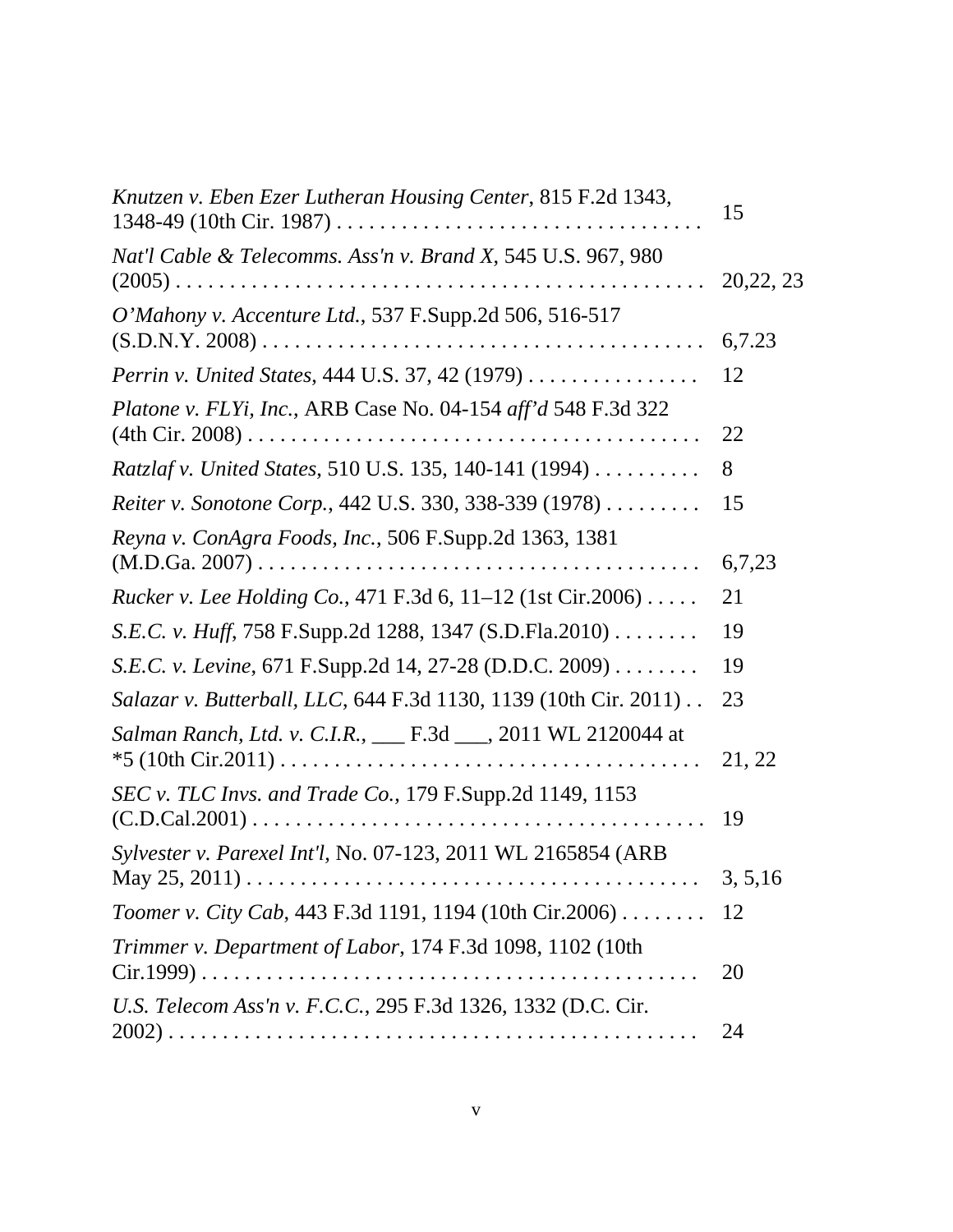| United States v. Mead Corp., 533 U.S. 218, 229 (2001) 21                  |  |
|---------------------------------------------------------------------------|--|
| Van Asdale v. International Game Technology, 577 F.3d 989, 997            |  |
| Welch v. Chao, 536 F.3d 269, 276 n.2 (4th Cir. 2008) 20,21,26             |  |
| <i>Wyoming v. U.S. Dept. of Interior, 587 F.3d 1245, 1254 (10th Cir.)</i> |  |

# **Federal Statutes**

|                            | 18,19 |
|----------------------------|-------|
|                            |       |
|                            |       |
| <b>Federal Regulations</b> | Pages |
|                            |       |
|                            | 4, 18 |

Fed.Reg. 52104-01 (Aug. 24, 2004) . . . . . . . . . . . . . . . . . . . . . . . . . 26

*Act of 2002, Title VIII of the Sarbanes-Oxley Act of 2002*, 69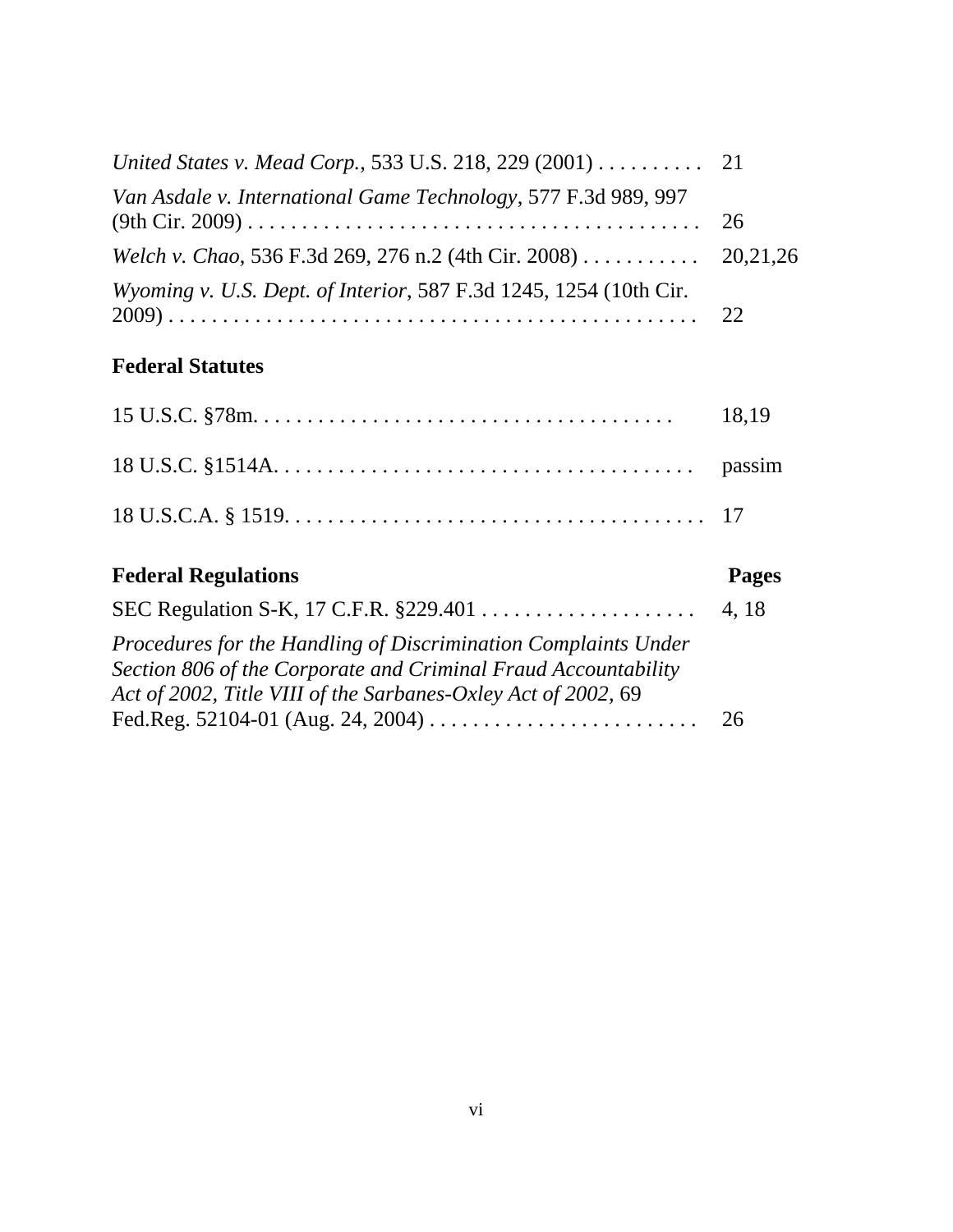### **STATEMENT OF AMICUS CURIAE [FRAP 29(c)]**

#### **A. Interest of Amicus Curiae**

 The National Employment Lawyers Association (NELA) advances employee rights and serves lawyers who advocate for equality and justice in the American workplace. Founded in 1985, NELA is the country's largest professional organization comprised exclusively of lawyers who represent individual employees in cases involving labor, employment and civil rights disputes. NELA and its 68 state and local affiliates have more than 3,000 members nationwide. NELA has filed dozens of *amicus curiae* briefs before this Court, the U.S. Supreme Court and other federal appellate courts to ensure that the goals of workplace statutes are fully realized.

#### **B. Authority to File**

 Counsel for Petitioner Lockheed Martin Corp. ("Lockheed"), Respondent Department of Labor and Intervenor Andrea Brown have courteously consented to the filing of this brief. *See* Fed.R.App.P. 29(a).

### **C. Statement of Amicus Counsel [FRAP 29(c)(5)]**

 This brief was wholly authored by the undersigned counsel for *amicus curiae*. No part of this brief was authored by any party or counsel for any party.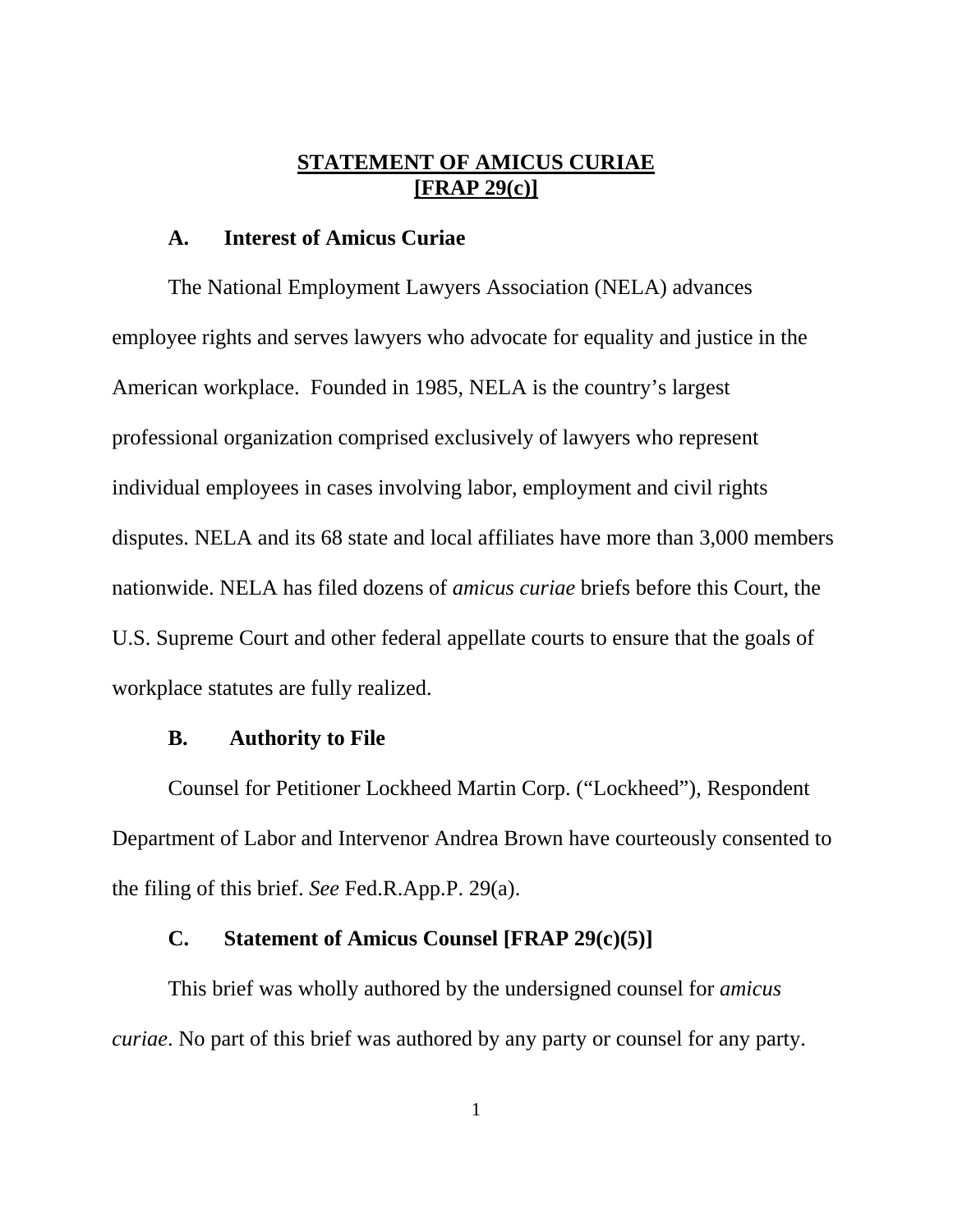No party contributed money to fund preparing or submitting this brief.

No person, other than the *amici curiae*, contributed money that was intended to fund preparing or submitting this brief.

#### **SUMMARY OF ARGUMENT**

 We adopt the arguments of Respondent Department of Labor and Intervenor Andrea Brown. This *amicus curiae* brief focuses on two issues of law:

 1) whether the five corporate violations enumerated in 18 U.S.C. §1514A (mail fraud, wire fraud, bank fraud, securities fraud, or violations of any SEC rules) are limited to fraud against shareholders, and

 2) whether a whistleblower must recite the relevant statute and prove up all of its elements in order to enjoy §1514A protection.

The answer in both cases is no.

### **1. The Sixth Term of the Statute ("Fraud Against Shareholders") Does Not Govern the Five Prior Terms of §1514A**.

 Section 1514A protects whistleblowing about corporate crimes. Congress enumerated five corporate violations (mail fraud, wire fraud, bank fraud, securities fraud, or violations of any SEC rules) without requiring that these violations also involve fraud against shareholders. Nevertheless, Lockheed and its *amicus* Chamber of Commerce complain that the final term in §1514A's statutory list, "or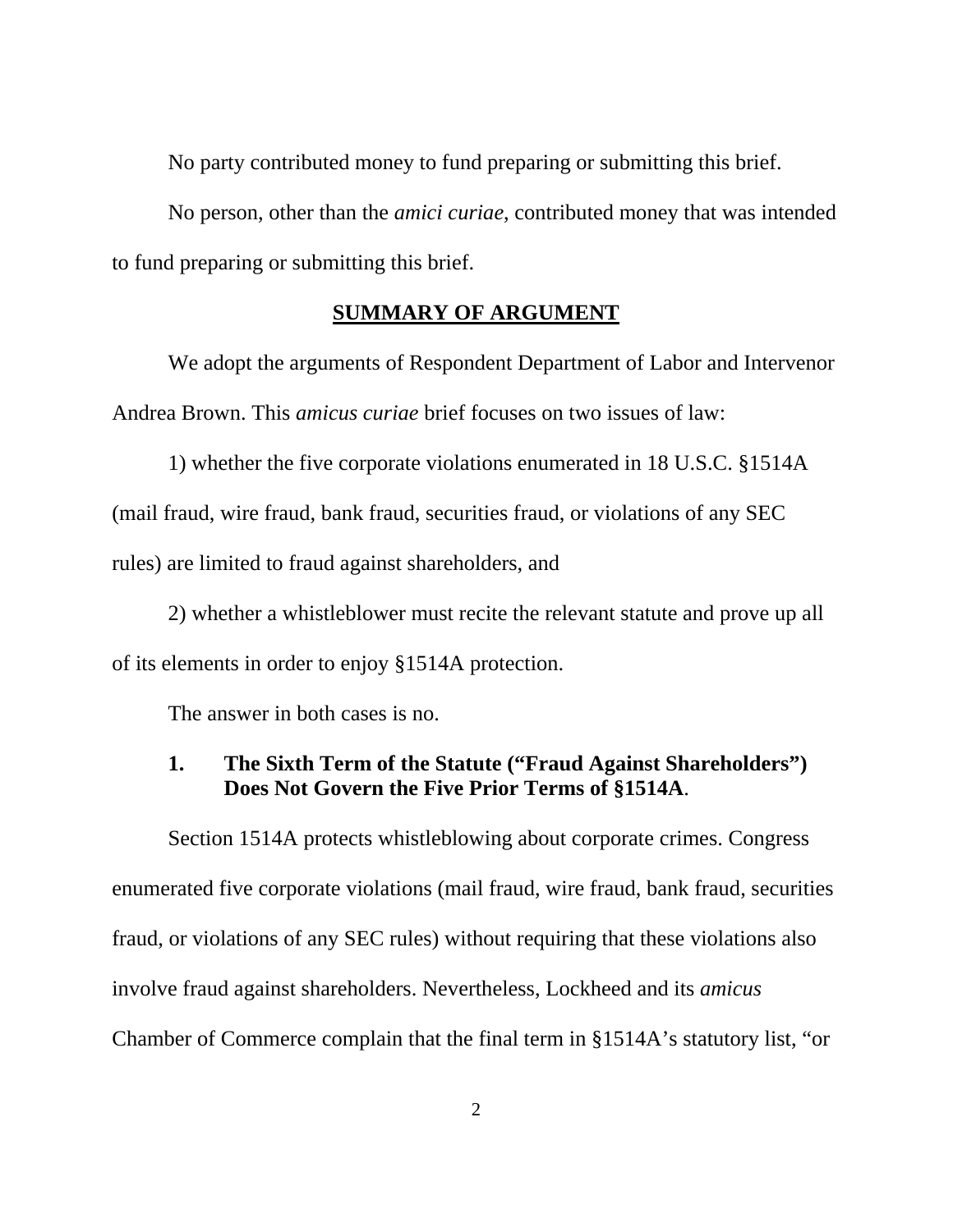any provision of Federal law relating to fraud against shareholders," ought to be read to impose the "fraud against shareholders" condition on all previous terms in the list. Under Lockheed's reading, whistleblowing about any of the first five violations is not protected unless it is also related to the sixth.

 Lockheed makes the first five terms in §1514A meaningless. Mail fraud against shareholders is already encompassed in the final term "any provision of Federal law relating to fraud against shareholders." If whistleblowing about "mail fraud" is protected only if it is also "fraud against shareholders," then Congress' enumeration of mail fraud and four other violations add nothing to the statute.

 Moreover, the Administrative Review Board thoroughly examined §1514A and explained its rejection of the company's present argument in *Sylvester v. Parexel International LLC*, ARB No. 07-123, 2011 WL 2165854 (ARB May 25, 2011), a case Lockheed ignores in its brief.

 In Part I.A. of the Argument, we show that the Administrative Law Board (ARB)'s construction of 18 U.S.C. §1514A properly refuses to disregard Congress' enumeration as surplusage. The Supreme Court and the Tenth Circuit have repeatedly refused to disregard Congressional terms as superfluous.

 In Part I.B. of the Argument, we show that the ARB's construction is more faithful to the legislative purpose. Since the Great Depression, securities regulation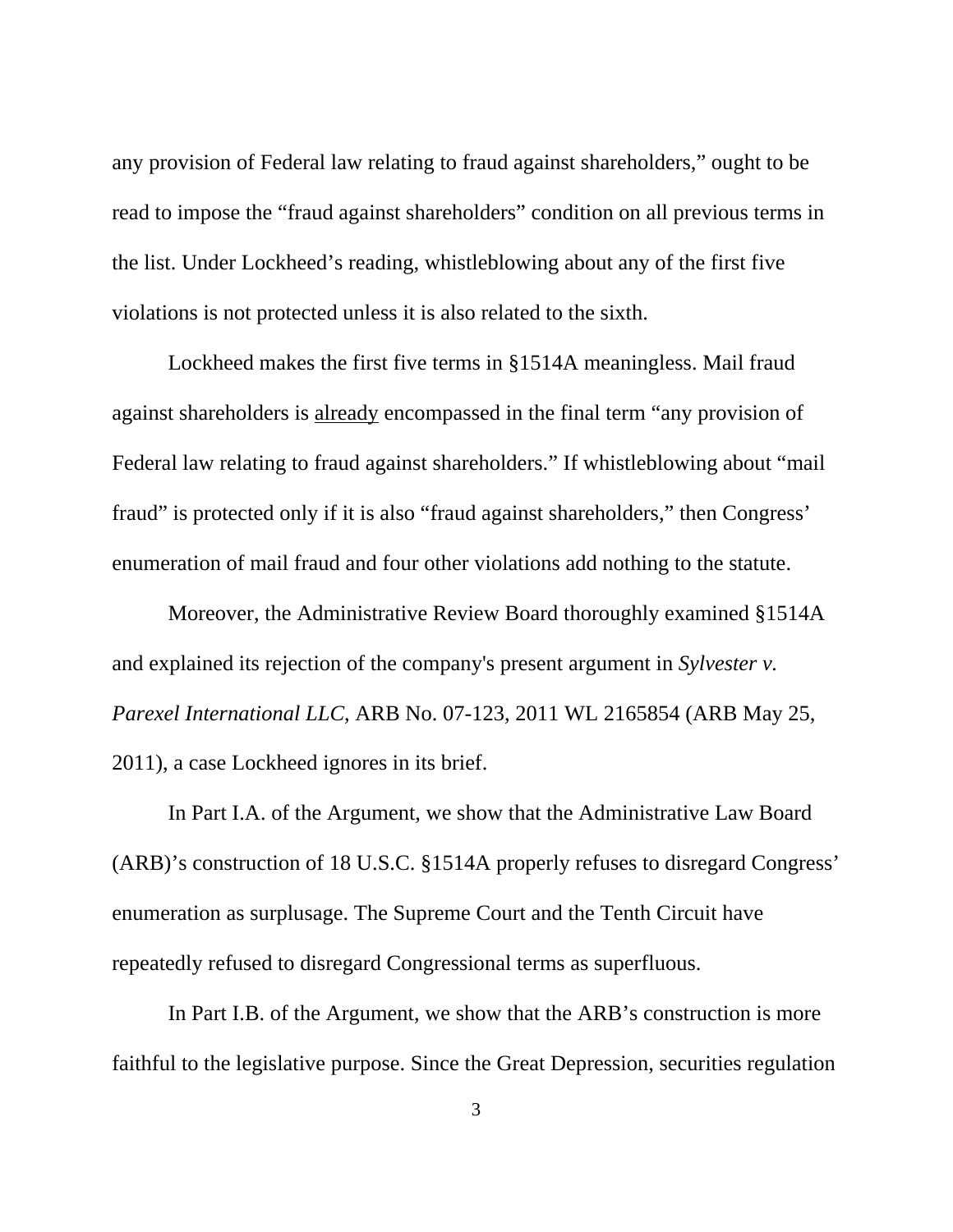has required disclosure of corporate wrongdoing, regardless of whether it is a direct fraud on shareholders. Corporate fraud may benefit shareholders in the short-term, but it implicates the securities laws because it undermines the longterm confidence of investors in the market. Even before Sarbanes-Oxley, SEC Regulation S-K, 17 C.F.R. §229.401(f), required disclosure of corporate fraud and SEC Rules violations generally, not merely when it is directed at shareholders.

 In Part I.C., we show that the ARB's construction is entitled to *Chevron* deference. The construction of §1514A would be clear enough even if this case were before the Court on plenary review. The case is even clearer here, because the Court must defer to the ARB's construction under *Chevron, U.S.A., Inc. v. Natural Res. Def. Council, Inc.*, 467 U.S. 837, 842 (1984).

# **2. Section 1514A protects activity that furthers the Act's remedial purposes and protected activity does not have to be definite or specific as to the statute or rule that might be violated.**

 In Part II, we address Lockheed's argument that whistleblowers do not enjoy §1514A protection unless they plead the name of the statute, and all of its elements, with specificity.

 This argument would impose the requirements of Fed.R.Civ.P. 9(b), as well as the code-pleading requirements of the pre-1938 Rules, on whistleblowers. That is not what Congress intended in protecting those who "provide information, cause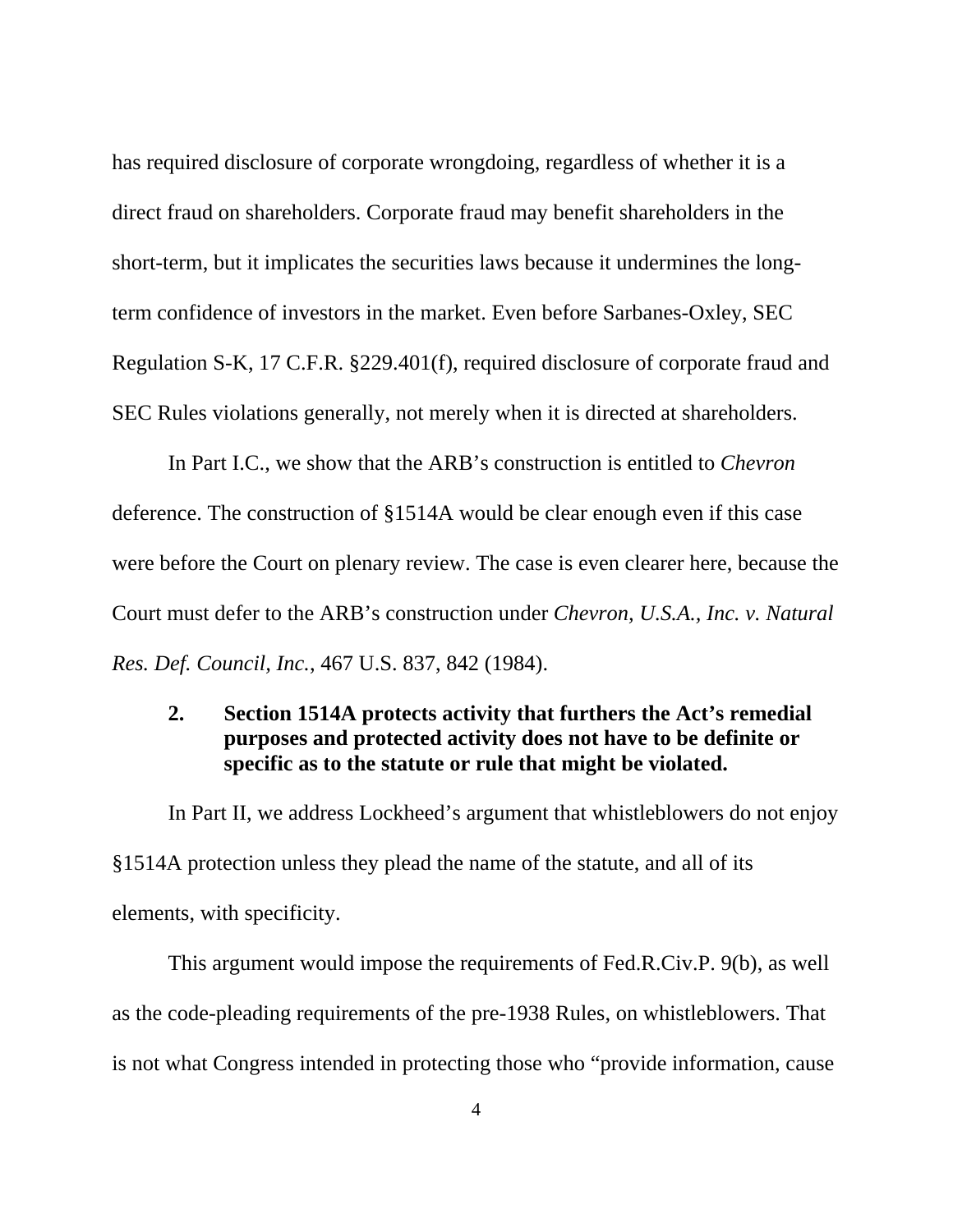information to be provided, or otherwise assist in an investigation regarding any conduct which the employee reasonably believes constitutes a violation . . ." This provision does not require whistleblowers to be lawyers, nor to memorize the U.S. Code, nor to prove up every element of the offense. It is enough, as here, for a whistleblower to provide information about activity she reasonably believes may be wrongful or fraudulent, whether or not she uses legal terms of art. In *Sylvester*, 2011 WL 2165854 at \*13-15, the ARB explained how the public interest would suffer if protection were lost whenever the disclosure was not sufficiently specific about the legal elements of the violation uncovered.

#### **STATUTORY LANGUAGE**

18 U.S.C. §1514A provides in relevant part:

No company with a class of securities registered under section 12 of the Securities Exchange Act of 1934 (15 U.S.C. 78l), or that is required to file reports under section 15(d) of the Securities Exchange Act of 1934 (15 U.S.C. 78o(d)) including any subsidiary or affiliate whose financial information is included in the consolidated financial statements of such company, or nationally recognized statistical rating organization (as defined in section 3(a) of the Securities Exchange Act of 1934 (15 U.S.C. 78c), or any officer, employee, contractor, subcontractor, or agent of such company or nationally recognized statistical rating organization, may discharge, demote, suspend, threaten, harass, or in any other manner discriminate against an employee in the terms and conditions of employment because of any lawful act done by the employee--

(1) to provide information, cause information to be provided, or otherwise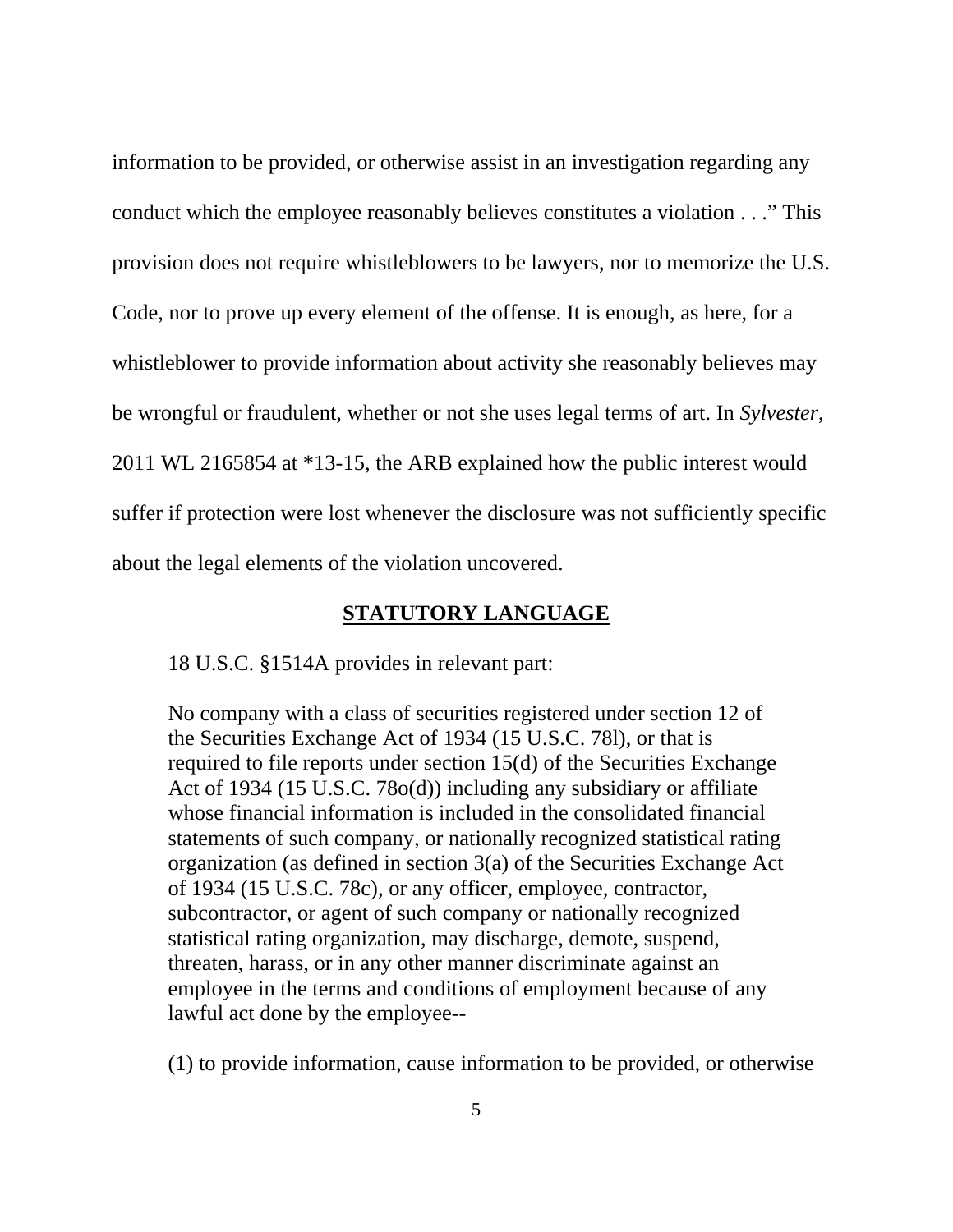assist in an investigation regarding any conduct which the employee reasonably believes constitutes a violation of section 1341 [mail fraud], 1343 [wire fraud], 1344 [bank fraud], or 1348 [securities fraud], any rule or regulation of the Securities and Exchange Commission, or any provision of Federal law relating to fraud against shareholders, when the information or assistance is provided to or the investigation is conducted by--

(A) a Federal regulatory or law enforcement agency;

(B) any Member of Congress or any committee of Congress; or

(C) a person with supervisory authority over the employee (or such other person working for the employer who has the authority to investigate, discover, or terminate misconduct); or

(2) to file, cause to be filed, testify, participate in, or otherwise assist in a proceeding filed or about to be filed (with any knowledge of the employer) relating to an alleged violation of section 1341, 1343, 1344, or 1348, any rule or regulation of the Securities and Exchange Commission, or any provision of Federal law relating to fraud against shareholders.

#### **ARGUMENT**

# **I. THE ARB PROPERLY CONSTRUED "FRAUD AGAINST SHAREHOLDERS" IN 18 U.S.C. §1514A TO MODIFY THE SIXTH TERM, NOT THE ENTIRE LIST OF VIOLATIONS.**

In construing §1514A, the Administrative Review Board followed *Reyna v.* 

*ConAgra Foods, Inc.*, 506 F.Supp.2d 1363, 1381 (M.D.Ga. 2007) and *O'Mahony* 

*v. Accenture Ltd.*, 537 F.Supp.2d 506, 516-517 (S.D.N.Y. 2008). These courts

correctly held that the "rule of the last antecedent" counsels that the qualifier

"against shareholders" should be read as modifying only the last phrase "any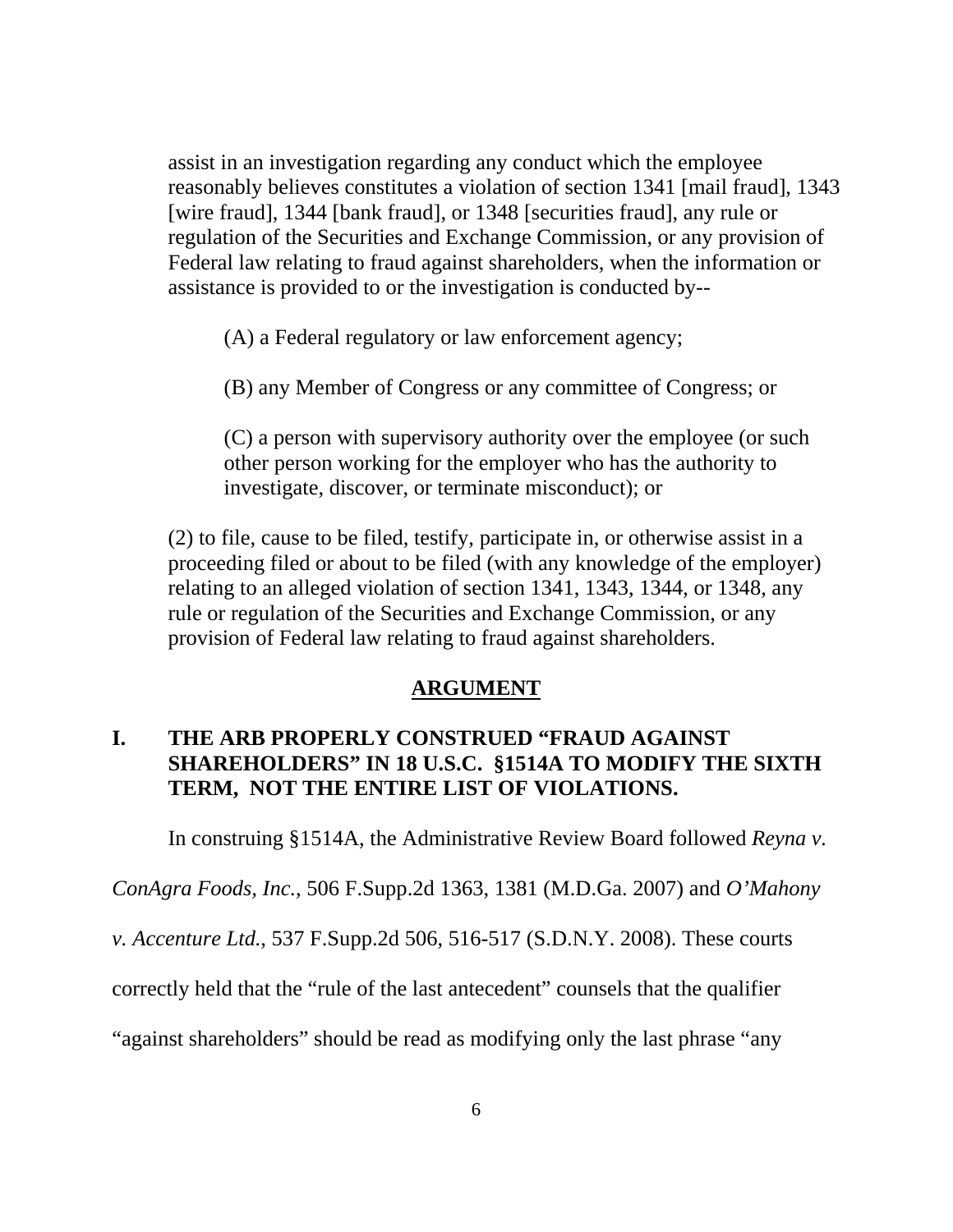provision of Federal law relating to fraud," not each of the previous five terms. *Reyna* and *O'Mahony* both followed *Barnhart v. Thomas*, 540 U.S. 20, 26-27 (2003), which articulated this rule "according to which a limiting clause or phrase ... should ordinarily be read as modifying only the noun or phrase that it immediately follows." *Reyna*, 506 F.Supp.2d at 1381; *O'Mahony*, 537 F.Supp.2d at 516-517.

 Lockheed argues that these cases were wrongly decided. Lockheed Opening Brief at 29-31. Lockheed argues that the rule of the last antecedent is not absolute, and may be overcome by other indicia of meaning, *see Barnhart*, 540 U.S. at 26.

 The problem with Lockheed's position is that here, all other indicia of meaning confirm that Congress did not intend "fraud against shareholders" to be a universal limitation on all of the prior terms in the statutory list.

### **A. Lockheed's Construction Reduces the Prior List of Five Violations to Meaningless Surplusage.**

 **1. If whistleblowing is only protected if it relates to "fraud against shareholders," the first five terms are surplusage in light of the sixth.**

 Lockheed's reading makes the first five terms in §1514A meaningless. If mail fraud is relevant only insofar as it is mail fraud against shareholders, it is already encompassed in the final term "any provision of Federal law relating to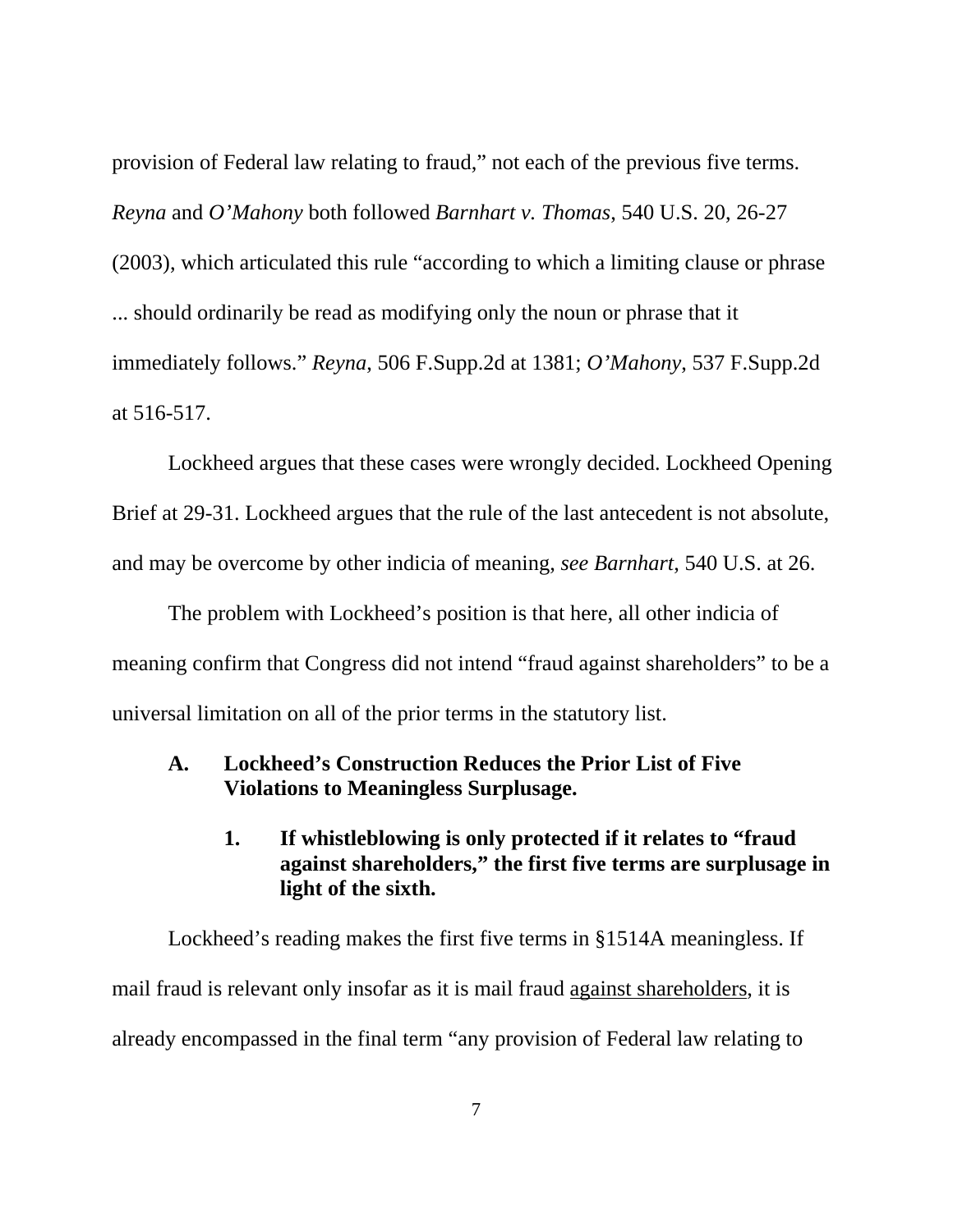fraud against shareholders." In that case, Congress' enumeration of mail fraud, wire fraud, bank fraud, securities fraud and SEC rules violations adds nothing to the statute. Under Lockheed's reading, the first five terms are surplusage, since they express nothing that is not already expressed in the final term "any provision of Federal law relating to fraud against shareholders."

 If Lockheed is right, Congress would have achieved the same result by omitting the first five terms altogether, and simply legislating protection only as to "any provision of Federal law relating to fraud against shareholders."

### **2. Courts must construe statutory language to avoid attributing surplusage to Congress.**

 The rule of the last antecedent has much more force here, where it is also necessary to avoid surplusage in the construction of §1514A. "Judges should hesitate ... to treat [as surplusage] statutory terms in any setting, and resistance should be heightened when the words describe an element of a criminal offense." *Ratzlaf v. United States*, 510 U.S. 135, 140-141 (1994).

 This is not a novel issue. The federal courts frequently confront interpretive disputes where one reading would give meaning to all terms Congress chose, while the competing reading would minimize some terms as redundant, with no meaning independent from what is already expressed in others. In such cases, the Court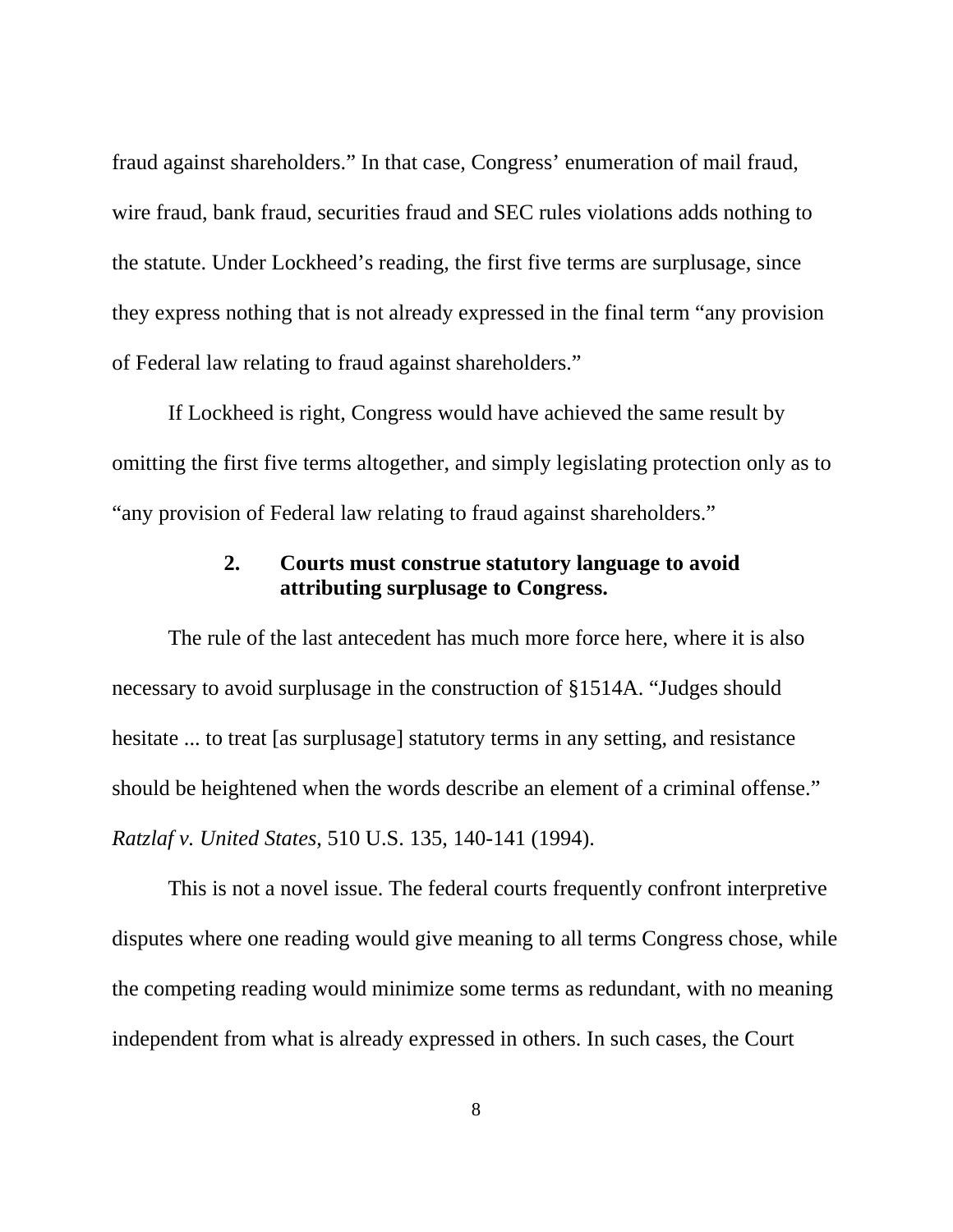must choose the former interpretation to avoid nullifying Congressional language. As in this case, a sequence of enumerated terms in a statute (*i.e.*, "A, B, C, or D") should not be read so that A, B and C mean nothing more than D.

 The Supreme Court has repeatedly insisted on this canon. *See Jama v. Immigration and Customs Enforcement*, 543 U.S. 335, 342-343 (2005) (rejecting argument that a condition in the seventh clause of the statute should import the condition to the previous six clauses); *Bailey v. U.S.*, 516 U.S. 137, 145-146 (1995) *superseded by statute*, 112 Stat. 3469 (1998) (statute specifies two kinds of conduct – to "use" or "carry" a firearm. The Government argued that "use" should be read to encompass the same meaning as "carry," but the Court rejected that reading as surplusage: "Nothing here indicates that Congress, when it provided these two terms, intended that they be understood to be redundant. We assume that Congress used two terms because it intended each term to have a particular, nonsuperfluous meaning."); *Babbitt v. Sweet Home Chapter of Communities for a Great Oregon*, 515 U.S. 687, 697-698 (1995) (landowners argued that the term "harm" in the list of actions establishing a "take" of animals in the Endangered Species Act, 16 U.S.C. § 1532(19), had to mean direct injury, synonymous with other terms in the list, like "pursue, hunt, shoot, wound, kill, [or] trap." The Court rejected this reading, since it gave no meaning to the word "harm" separate from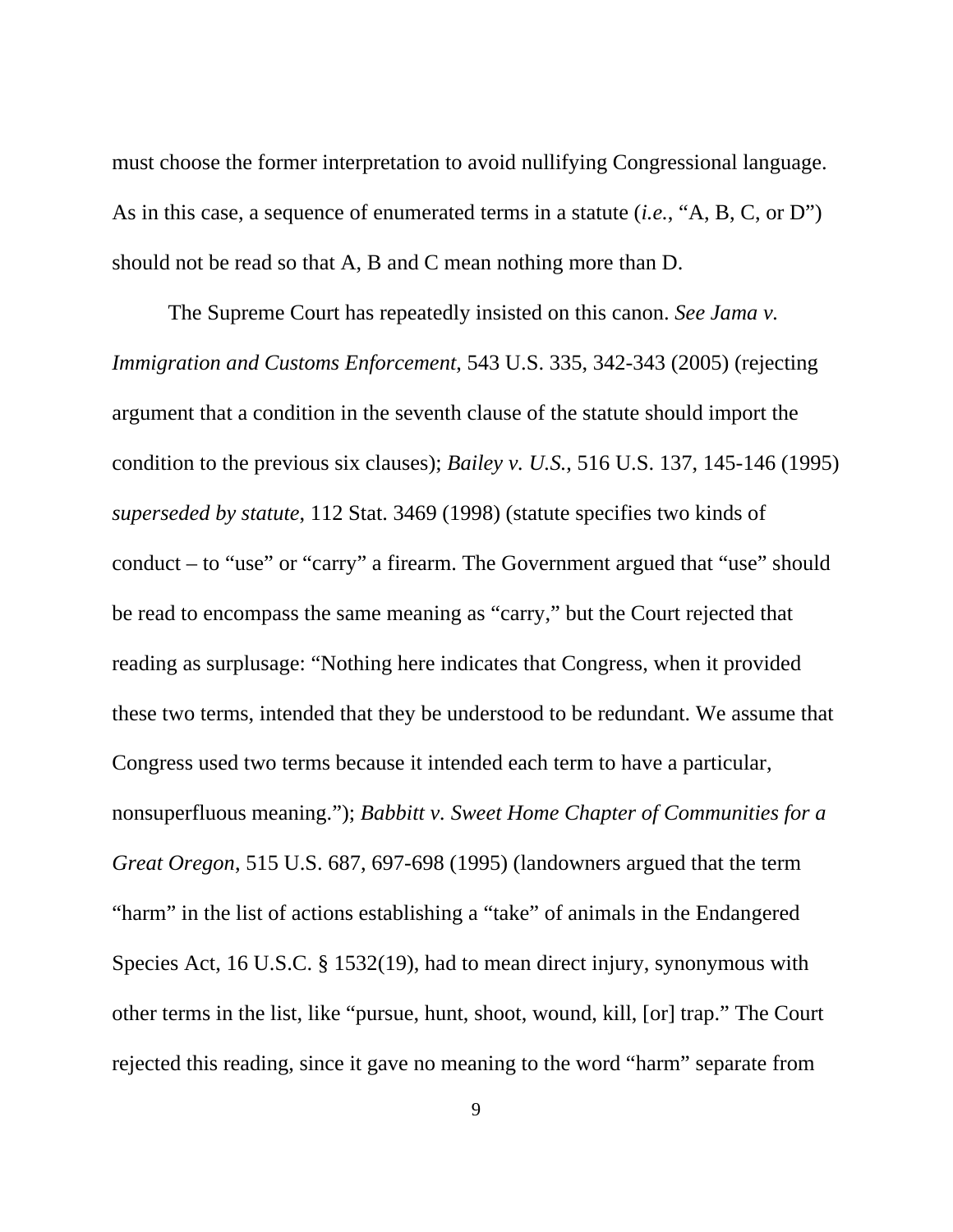the other terms: "unless the statutory term 'harm' encompasses indirect as well as direct injuries, the word has no meaning that does not duplicate the meaning of other words that §3 uses to define 'take.' A reluctance to treat statutory terms as surplusage supports the reasonableness of the Secretary's interpretation."); *U.S. v. Wells*, 519 U.S. 482, 493 n.14 (1987) (rejecting argument that materiality is an element of all criminal fraud, where 42 sections of the Code mention "materiality" as an element and 54 do not; inclusion of materiality in some sections but not others cannot be dismissed as surplusage.)

 The Court enforced this canon several times in the past two Terms. In *Board of Trustees of Leland Stanford Junior University v. Roche Molecular Systems, Inc.*,

\_\_\_ U.S. \_\_\_, 131 S.Ct. 2188, 2196 (2011), the parties disputed whether federal contractors like Stanford automatically retained title in inventions developed under federal grants. Stanford argued that the phrase "invention of the contractor" in the Bayh-Dole Act, 35 U.S.C. §201(e), should be read to include all inventions made pursuant to federal grants, and not merely the inventions that Stanford owned. The Court rejected Stanford's reading, because it "renders the phrase 'of the contractor' superfluous. . . . Reading 'of the contractor' to mean 'all inventions made by the contractor's employees with the aid of federal funding,' as Stanford would, adds nothing that is not already in the definition, since the definition already covers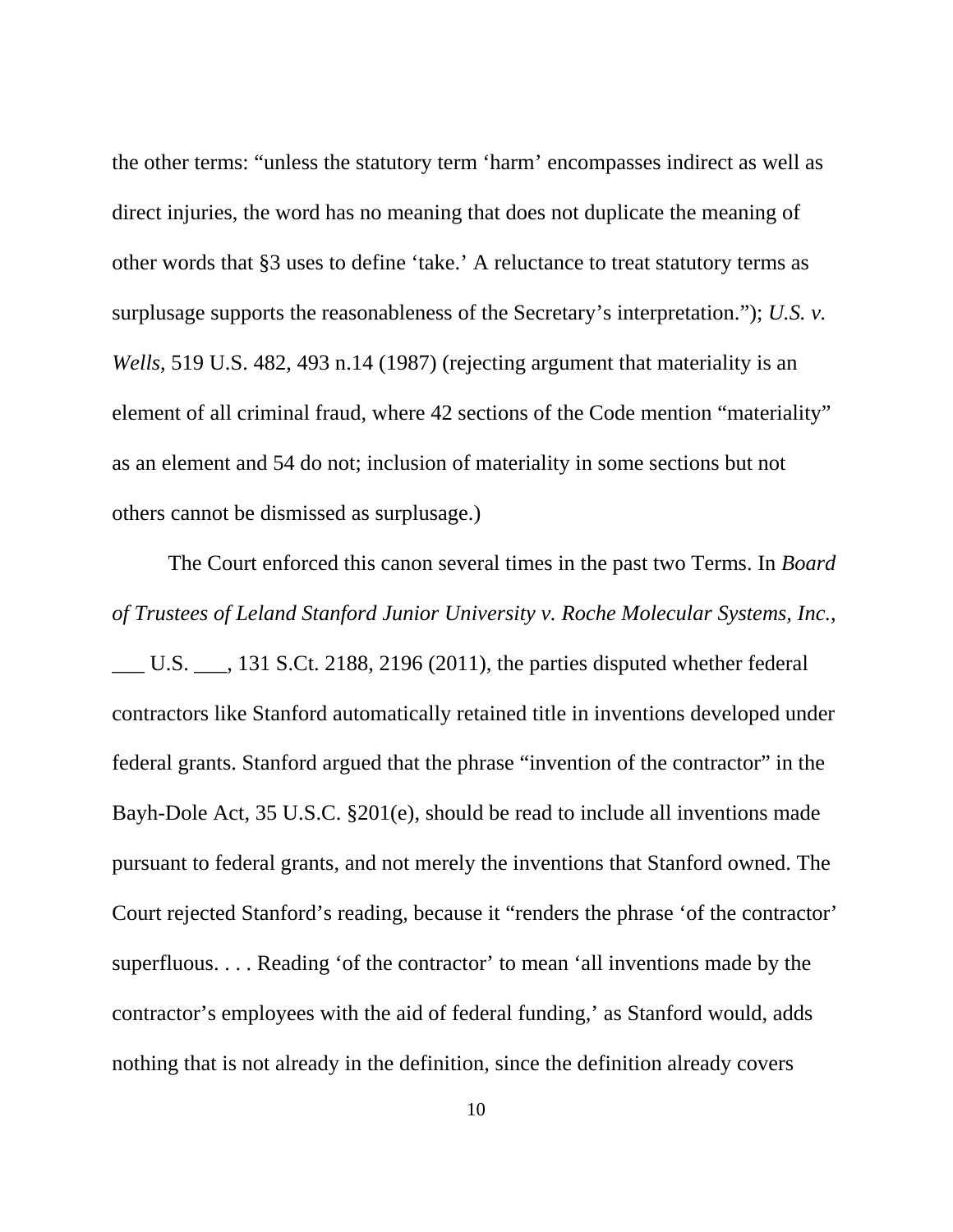inventions made under the funding agreement. That is contrary to our general 'reluctan[ce] to treat statutory terms as surplusage.'" *Stanford*, 131 S.Ct. at 2196, *quoting Duncan v. Walker*, 533 U.S. 167, 174 (2001).

 In *Corley v. United States*, \_\_\_ U.S. \_\_\_, 129 S.Ct. 1558, 1566 (2009), the Government argued that under the exclusionary rule of 18 U.S.C. §3501(a), all voluntary confessions are admissible, despite another provision in §3501(c) that a confession "shall not be inadmissible solely because of delay" if the confession is "made voluntarily and ... within six hours [of arrest]." The Court rejected this reading because "it renders §3501(c) nonsensical and superfluous. . . If (a) really meant that any voluntary confession was admissible, as the Government contends, then (c) would add nothing.". . . The Government's reading is thus at odds with one of the most basic interpretive canons, that '[a] statute should be construed so that effect is given to all its provisions, so that no part will be inoperative or superfluous, void or insignificant ....' *Hibbs v. Winn*, 542 U.S. 88, 101 (2004) (quoting 2A N. Singer, Statutes and Statutory Construction §46.06, pp.181–186 (rev. 6th ed.2000))." *Corley*, 129 S.Ct. at 1566.

 The Tenth Circuit follows this rule. *See In re Dawes*, \_\_\_\_ F.3d \_\_\_\_, 2011 WL 2450930 \*5 (10th Cir., June 21, 2011) ("[T]he Daweses' handiwork raises an even more troubling question: what is  $\S$  1305(a)(1) doing on the books at all? If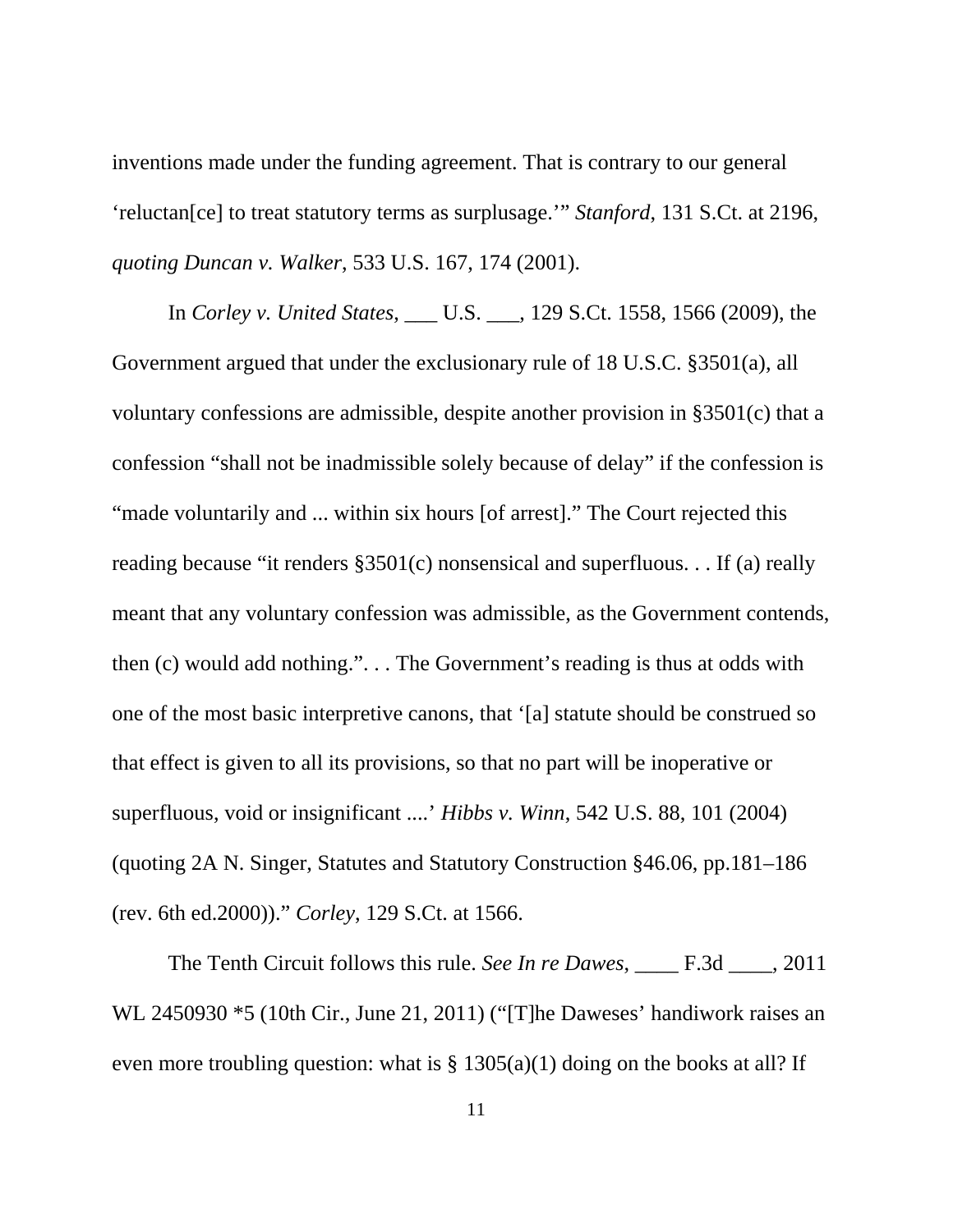post-petition taxes are automatically included in the bankruptcy plan as taxes 'incurred by the estate,' then  $\S 1305(a)(1)$ 's optional inclusion of these same claims is left loitering around the U.S. Code with no apparent purpose."); *Hackwell v. U.S.*, 491 F.3d 1229, 1236-37 (10th Cir. 2007) ("Applying the Defendants' interpretation of the RECA would require a finding that the above statutes unnecessarily address 'expenses' and 'services rendered' separately. Put differently, if 'services rendered' includes expenses, then it would appear that Congress used redundant language when enacting the several provisions that clearly distinguish between compensation for services rendered and reimbursement for expenses incurred. Since 'words will be interpreted as taking their ordinary, contemporary, common meaning' at the time Congress enacted the statute, *Perrin v. United States*, 444 U.S. 37, 42 (1979), and since 'we should give effect, if possible, to [a statute's] every clause and word,' *Toomer v. City Cab*, 443 F.3d 1191, 1194 (10th Cir.2006), we find that 'services rendered' plainly excludes 'costs incurred.'").

 Lockheed's argument is not persuasive. If Congress had intended to protect only whistleblowing related to "any provision of Federal law relating to fraud against shareholders," Congress' express enumeration of mail fraud, wire fraud, bank fraud, securities fraud and SEC rules violations would, as in *Dawes*, \_\_\_\_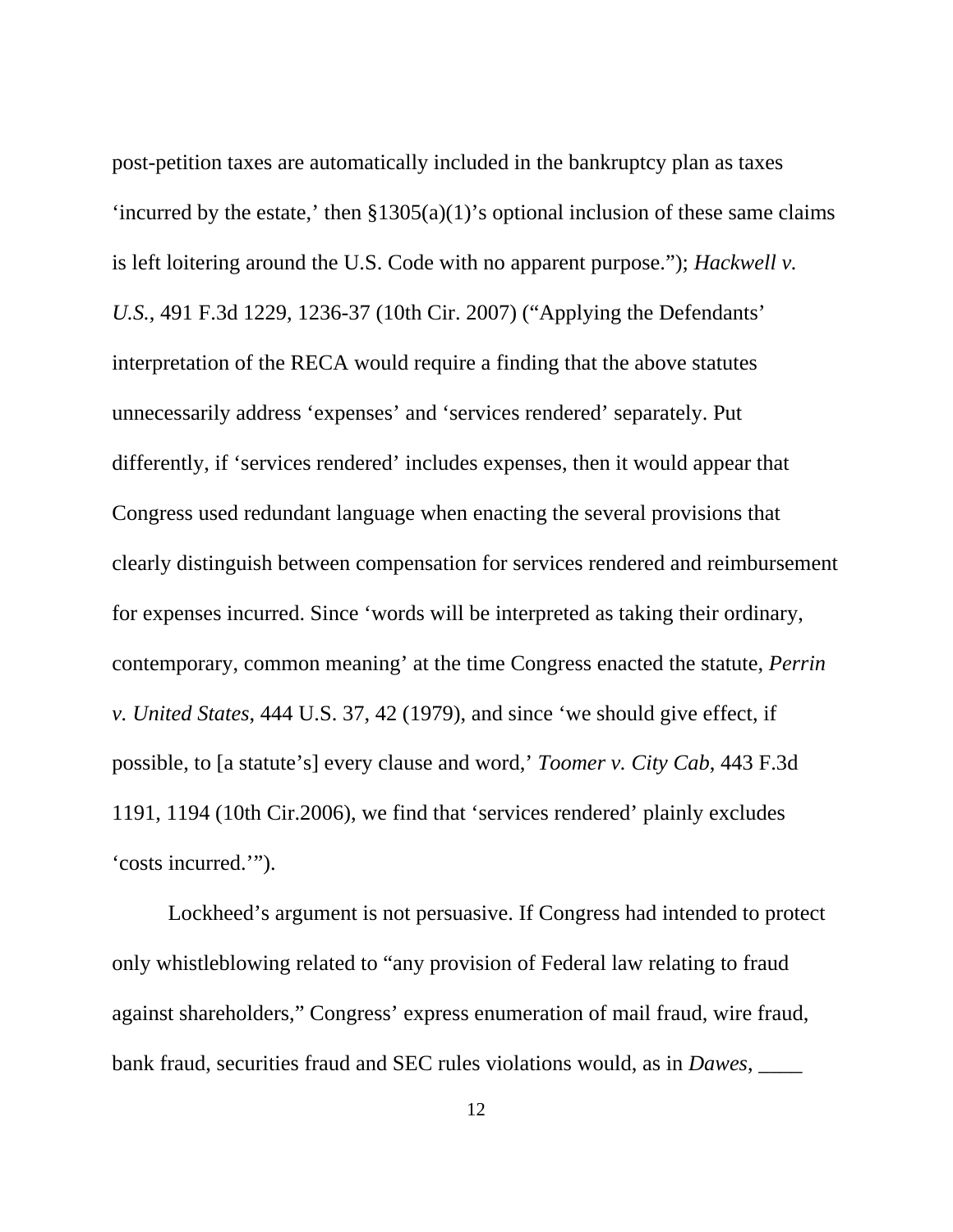F.3d  $\ldots$ , 2011 WL 2450930 at  $*5$ , be "left loitering around the U.S. Code with no apparent purpose."

### **3. Lockheed rewrites §1514A to insert the phrase "or other provision of Federal law relating to fraud against shareholders."**

 According to Lockheed, what Congress really meant was that mail fraud, wire fraud, bank fraud, securities fraud and SEC Rule violations are implicitly limited by the "fraud against shareholders" condition, and that the final term acts as a catch-all, a general phrase for which each of the prior five terms were merely illustrations. Congress could have expressed this sense by inserting the word "other" into the final phrase, to read "a violation of section 1341, 1343, 1344, or 1348, any rule or regulation of the Securities and Exchange Commission, or any other provision of Federal law relating to fraud against shareholders." If Congress had used such a construction, it might have signaled that the first five terms were only illustrations of a general description "fraud against shareholders."

 That is not the way Congress wrote the statute. The absence of a word like "other" in qualifying the last term is especially striking, because Congress used such a formulation earlier in the same sentence. In describing the activity that §1514A protects, Congress listed "to provide information, cause information to be provided, or otherwise assist in an investigation." This formulation indicates that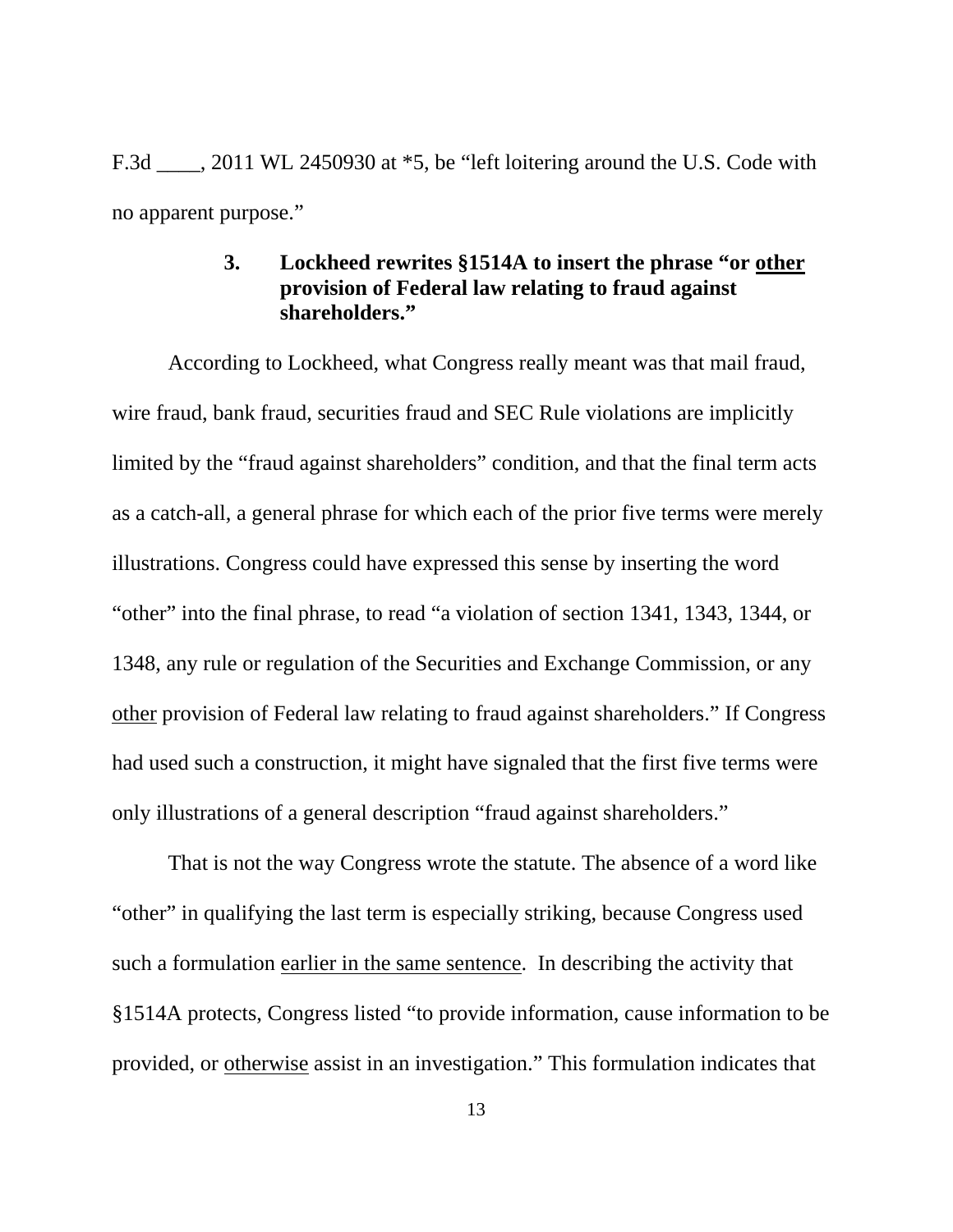the first two terms on the list ("to provide information, cause information to be provided") are illustrative examples of the assistance described by the final, general catch-all ("or otherwise assist in an investigation.")

Congress knew how to use the words "other" and "otherwise," but it did not use them to qualify the sixth term in the list of covered violations. While Congress wrote "or otherwise assist in an investigation" earlier in the sentence, it did not write "or any other provision of Federal law relating to fraud against shareholders."

This is a significant contrast. For example, in *Bloate v. U.S.*, \_\_\_ U.S. \_\_\_, 130 S.Ct. 1345, 1353 (2010), the Court found it decisive that, while an earlier term in a statute contained the illustrative "including" (signifying that the term was a catch-all for which other enumerated terms were only examples), the absence of such a term in a later part of the statute indicated that Congress did not intend the later part to be subject to the same construction.

 The absence of such language (which is conspicuously present earlier in the same sentence to modify "or otherwise assist in an investigation) shows that Lockheed's reading is wishful thinking.

#### **4. Congress' use of the disjunctive may not be disregarded.**

 Absent a qualifier like "or other provision," Congress' use of the disjunctive "or" means that each term has an independent meaning. Whistleblowing is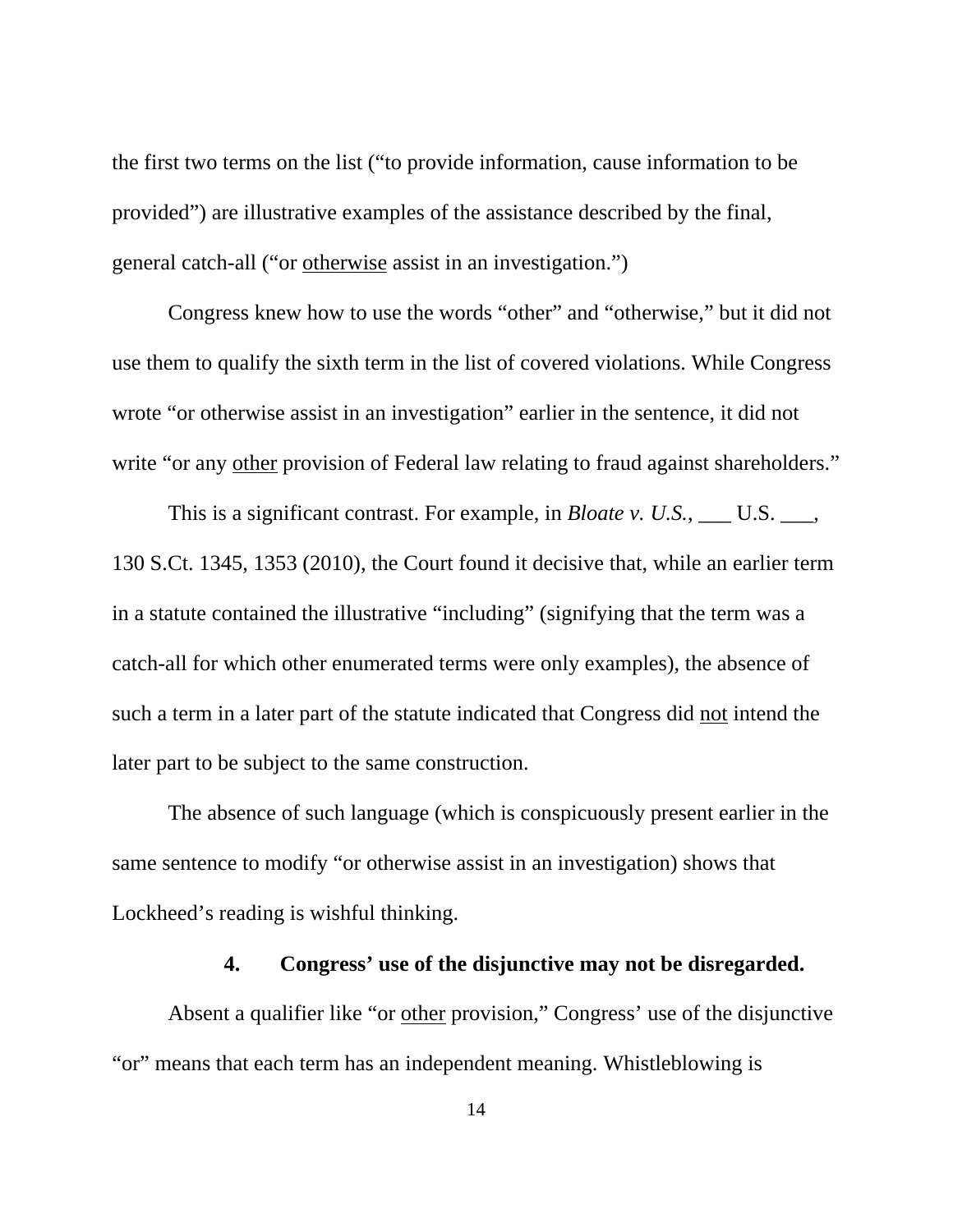protected as to corporate mail fraud or wire fraud or bank fraud or securities fraud or SEC Rules violations or fraud against shareholders.

 The use of the disjunctive defeats an argument that the separate terms linked by "or" mean the same thing. For example, in *Reiter v. Sonotone Corp.*, 442 U.S. 330, 338-339 (1978), the Court held that the Clayton Act's reference to "business or property" precluded a reading that held that the two terms meant the same thing. *See also Knutzen v. Eben Ezer Lutheran Housing Center*, 815 F.2d 1343, 1348-49 (10th Cir. 1987). The same construction must apply here.

## **B. The ARB's Construction Is Faithful to the Legislative Purpose of Sarbanes-Oxley.**

Lockheed and its *amicus* Chamber of Commerce argue that "fraud against shareholders" must be read as a universal condition, because they claim corporate crime is irrelevant to the Sarbanes-Oxley Act unless that crime is intended to victimize shareholders directly. According to this argument, a corporation may commit mail fraud, wire fraud, bank fraud, securities fraud and SEC Rules violations, without any whistleblower protection for its employees, so long as the violation does not directly defraud shareholders.

 This argument ignores the history of federal securities law, as well as the history of the Enron, Worldcom, and Arthur Andersen catastrophes that motivated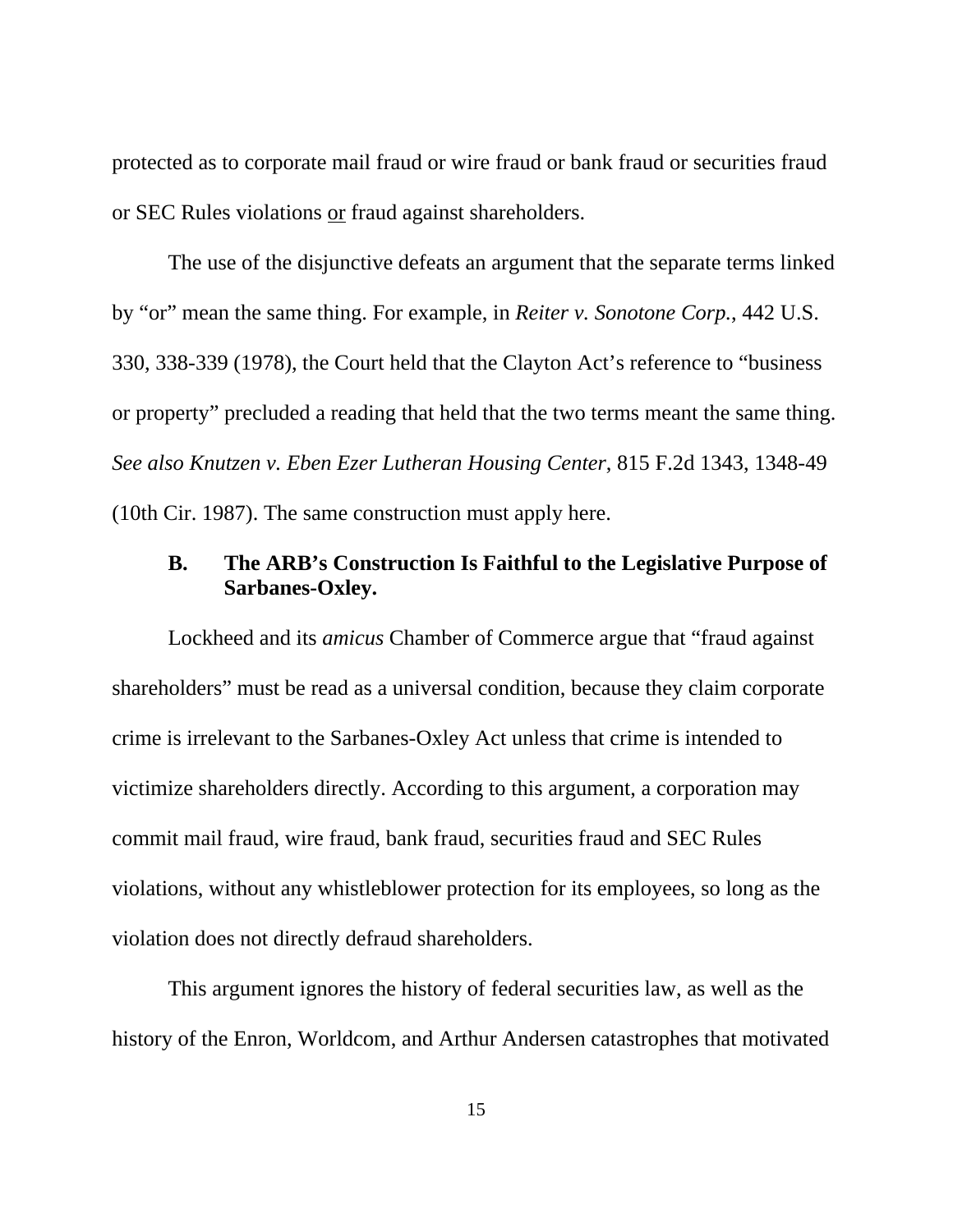the Sarbanes-Oxley Act. In each of these cases, corporate fraud and violations of law began as a way of ostensibly increasing shareholder value. A corporation that successfully defrauds the government, or banks, or the public, will in the short term improve the corporation's return for shareholders.

 This does not mean that federal securities law is indifferent to Enron-like activity until it results in concrete harm to its shareholders. The premise of securities regulation is that the integrity of publicly traded companies is essential to the long-term stability of the investing market. Violations of corporate integrity implicate the securities laws even before they result in direct losses to shareholders.

### **1. Many provisions of Sarbanes-Oxley address corporate crimes against victims other than shareholders.**

The Department of Labor correctly cites *Sylvester v. Parexel Int'l*, No. 07- 123, 2011 WL 2165854 (ARB May 25, 2011) to show that the Sarbanes-Oxley Act includes multiple provisions that address corporate misconduct separate from direct shareholder fraud. As the ARB explained at length in *Sylvester*, the Act addresses not only securities fraud (in the aftermath of Enron, Worldcom, and Arthur Andersen), but also corporate misconduct that does not involve fraud. See S. Rep. No. 107-146, at 2 (May 2, 2002). Section 802 assesses criminal penalties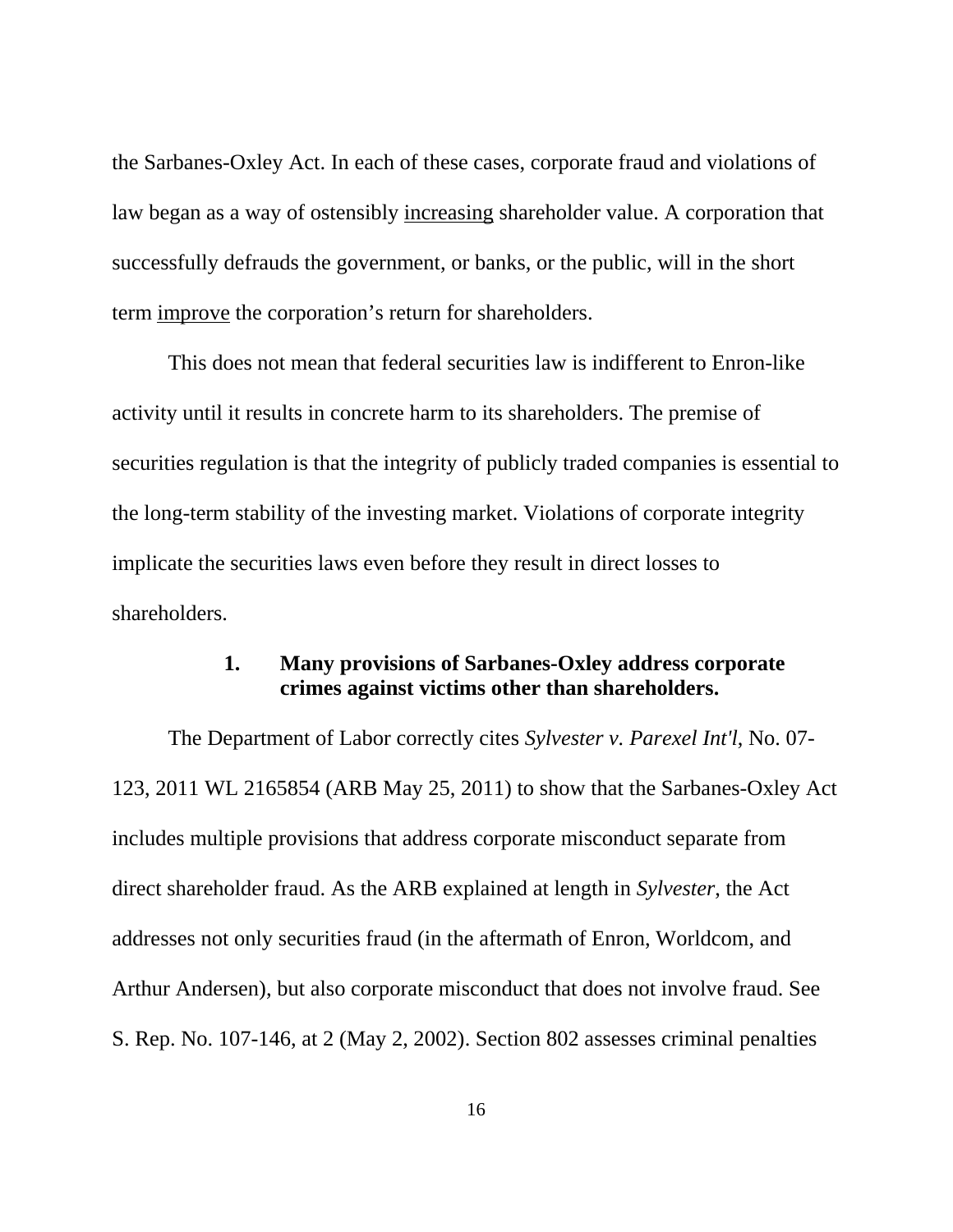upon persons who alter, destroy, conceal, or falsify records "with the intent to impede, obstruct, or influence the investigation or proper administration of any matter within the jurisdiction of any department or agency of the United States." 18 U.S.C.A. § 1519. Section 805 instructs the United States Sentencing Commission to review sentencing guidelines to ensure that they include enhancements "for cases . . . in which the solvency or financial security of a substantial number of victims is endangered," and ensure that those enhancements are "sufficient to punish and deter criminal misconduct by corporations." S. Rep. No. 107-146, at 12-13.

 Lockheed is therefore wrong to claim that Sarbanes-Oxley is unconcerned with mail fraud, wire fraud, bank fraud, securities fraud or SEC Rules violations unless its immediate target is the violating company's shareholders.

# **2. Federal securities law assumes that fraudulent corporate behavior harms the market, even when it is intended to benefit shareholders in the short run.**

 When Sarbanes-Oxley was enacted, federal securities regulation was already concerned with corporate lawbreaking generally, not merely direct shareholder fraud. The disclosure and accounting standards of the Act must be enforced to protect public confidence in the market, even though violations of those standards may not always constitute provable fraud.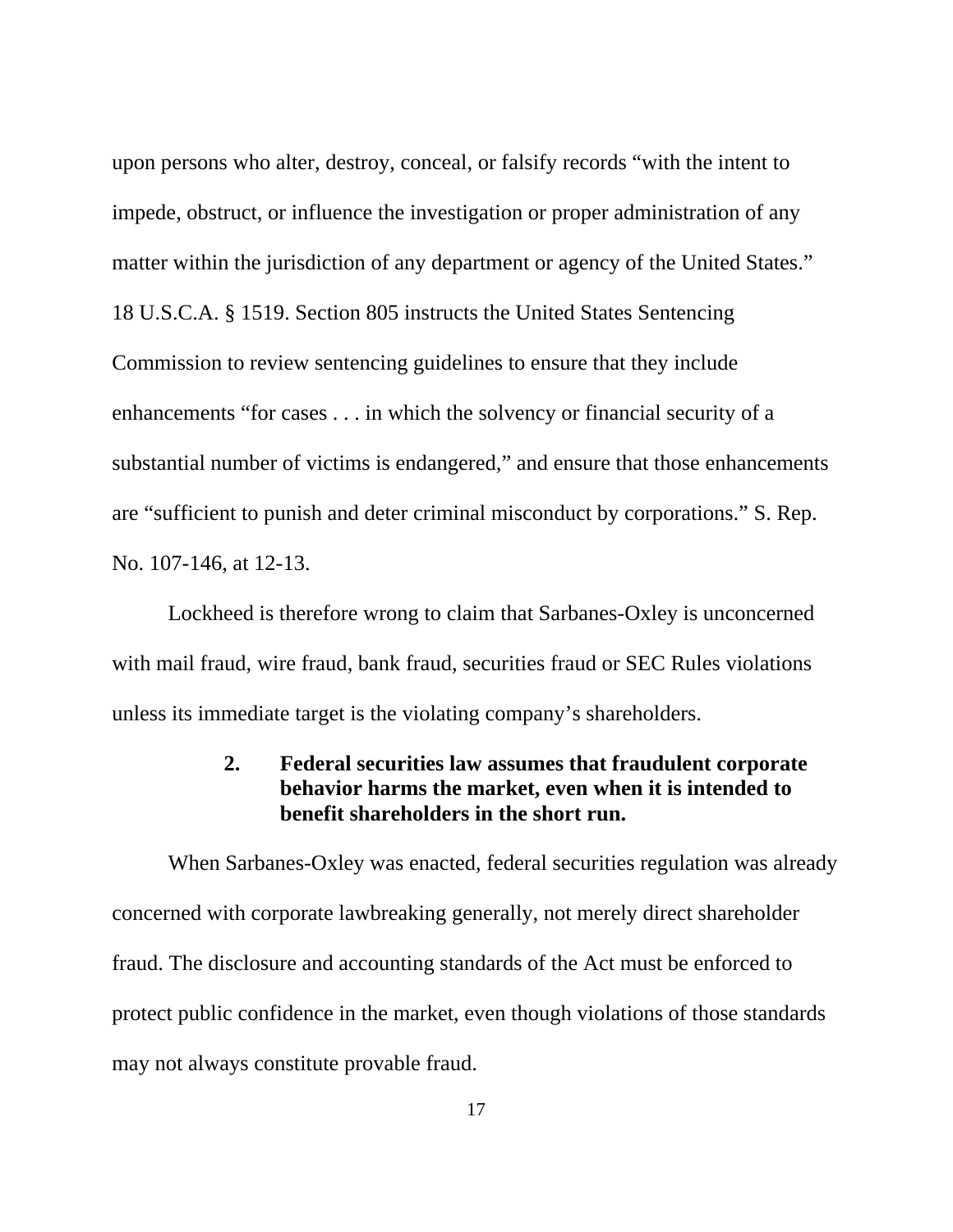By its terms, §1514A applies to publicly traded corporations registered under section 12 of the Securities Exchange Act of 1934 (15 U.S.C. §78l), or required to file reports under section 15(d), 15 U.S.C. §78o(d)). These provisions already require disclosure of many corporate crimes and violations that do not directly involve fraud on shareholders. SEC Regulation S-K, 17 C.F.R. §229.401, requires corporate officers to disclose any bankruptcy filing, 17 C.F.R. §229.401(f)(1), any criminal conviction, 17 C.F.R. §229.401(f)(2), any order restricting the officer's ability to do business, 17 C.F.R. §229.401(f)(3), any order finding any violation of SEC Rules, 17 C.F.R. §229.401(f)(3)(iii) and specifically any violation of any SEC regulation or commission of mail or wire fraud, whether or not it was directly targeted on shareholders, 17 C.F.R. §229.401(f)(7).

 Indeed, some securities law violations require no showing of fraud at all. Section 13(b)(2)(A) of the Securities Exchange Act, 15 U.S.C. §78m(b)(2)(A), requires issuers to "make and keep books, records and accounts which accurately reflect the transactions and disposition of the assets of the issuer." This provision requires that "[e]very issuer . . . shall . . . devise and maintain a system of internal accounting controls sufficient to provide reasonable assurances that . . . the recorded accountability for assets is compared with the existing assets at reasonable intervals and *appropriate action is taken with respect to any*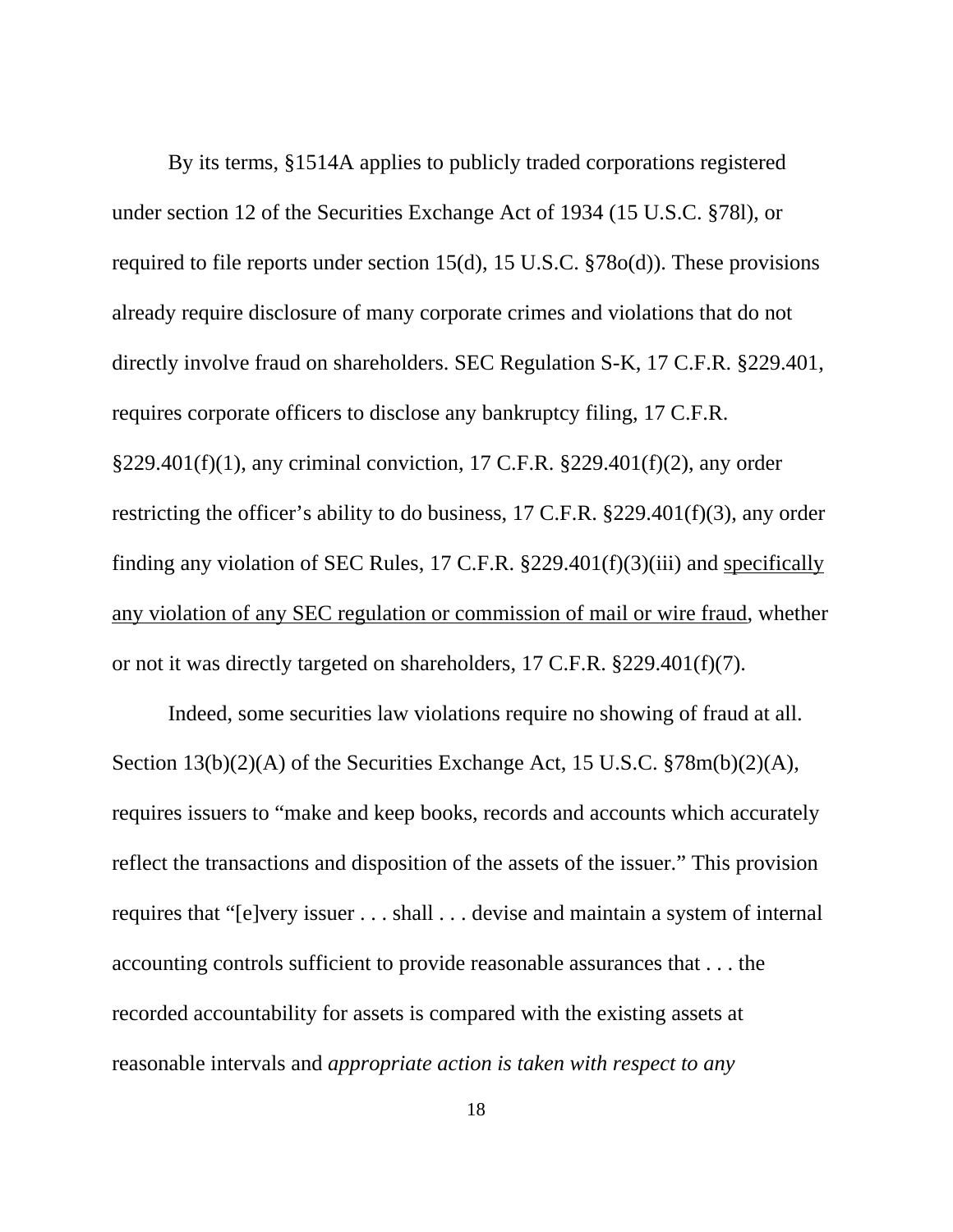*differences.*" 15 U.S.C. §78m(b)(2)(B)(iv)(emphasis added). These bedrock accounting requirements are necessary for government and outside auditors. They need the company's books to be maintained. A corporate official can violate these requirements by mere negligence, and SOX must protect the whistleblower who raises a concern about that neglect.

 It is no defense for a public corporation to argue, as Lockheed and the Chamber of Commerce do here, that such violations are irrelevant to securities law unless they directly defraud shareholders. Even where shareholders are the shortterm beneficiaries of illegal corporate conduct, the long-term erosion of integrity in publicly traded companies is a matter of concern to securities law. "It cannot be disputed that a reasonable investor would want to know whether the person they are sending their money to in order to purchase a stock has been previously found to have violated the securities laws." *S.E.C. v. Levine*, 671 F.Supp.2d 14, 27-28 (D.D.C. 2009); *see also S.E.C. v. Huff*, 758 F.Supp.2d 1288, 1347 (S.D.Fla.2010) (SEC 10-K filings failed to disclose prior indictment and conviction for wire fraud relating to insurance companies); *Commodity Futures Trading Com'n v. Wall Street Underground, Inc.*, 281 F.Supp.2d 1260, 1269-70 (D.Kan.2003) *affd*.128 Fed.Appx. 726 (10th Cir.2005), *citing SEC v. TLC Invs. and Trade Co.*, 179 F.Supp.2d 1149, 1153 (C.D.Cal.2001) (granting summary judgment for the SEC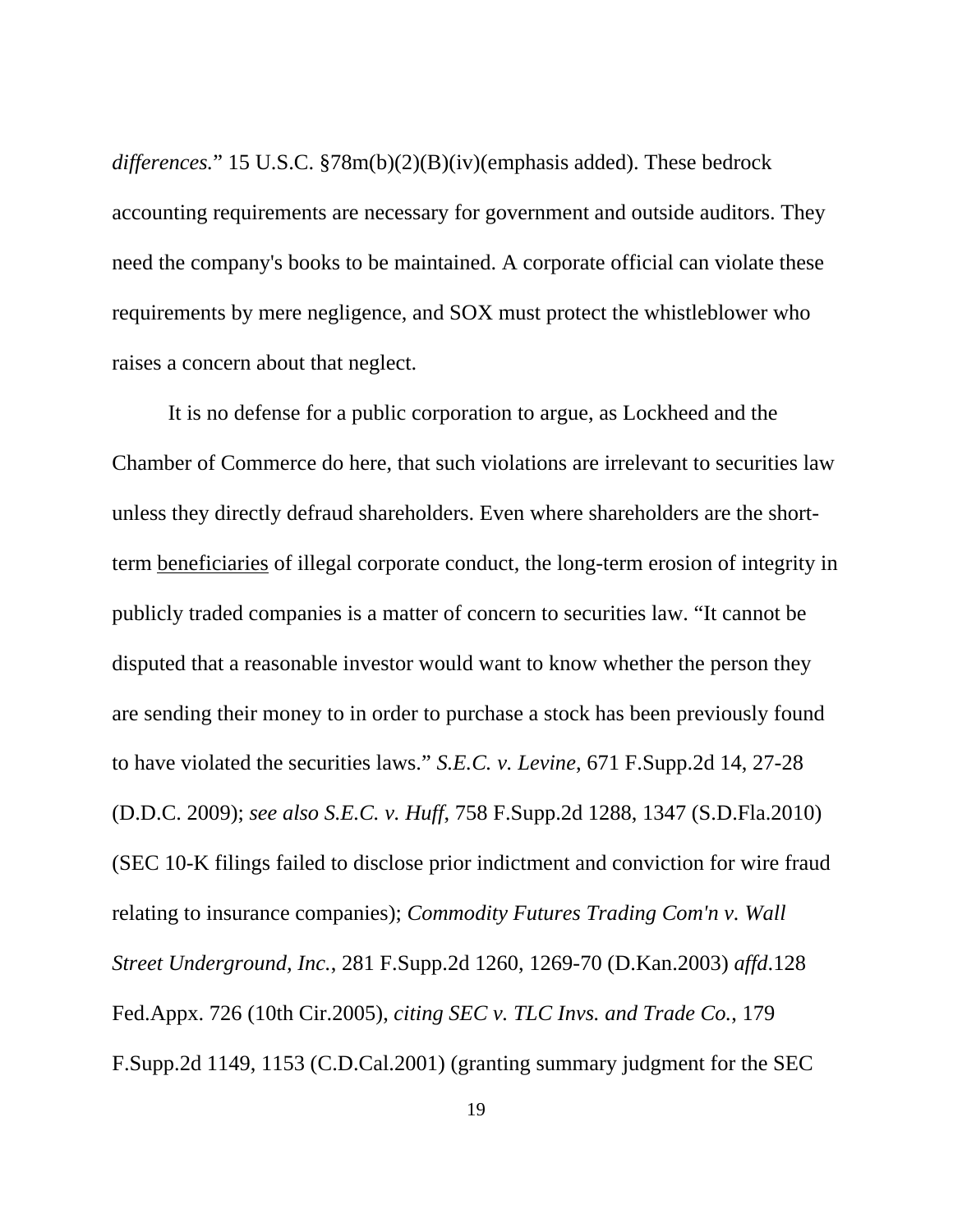where defendant failed to disclose a prior conviction for tax fraud). Fraudulent behavior is material to investor confidence, whether or not the specific fraud was aimed at shareholders or other parties.

 Lockheed's argument (that whistleblowing on corporate fraud is not protected by Sarbanes-Oxley unless it is "fraud on the shareholders") ignores the history and the policy of the securities laws.

#### **C. The ARB Is Entitled to** *Chevron* **Deference.**

 This case is particularly clear, because the Court does not sit to review the ARB's construction *de novo*. The ARB is entitled to deference under *Chevron, U.S.A., Inc. v. Natural Res. Def. Council, Inc.*, 467 U.S. 837, 842 (1984).

### **1. The ARB is charged with interpreting §1514A in formal adjudications.**

 This Court has repeatedly applied *Chevron* deference to adjudications by the ARB under other whistleblower statutes. *Anderson v. Department of Labor,* 422 F.3d 1155, 1173-74 (10th Cir. 2005); *Trimmer v. Department of Labor*, 174 F.3d 1098, 1102 (10th Cir.1999).

 The sister circuits agree that the ARB is entitled to *Chevron* deference in construing §1514A of SOX. *Day v. Staples, Inc.*, 555 F.3d 42, 54 n.7 (1st Cir. 2009); *Welch v. Chao*, 536 F.3d 269, 276 n.2 (4th Cir. 2008).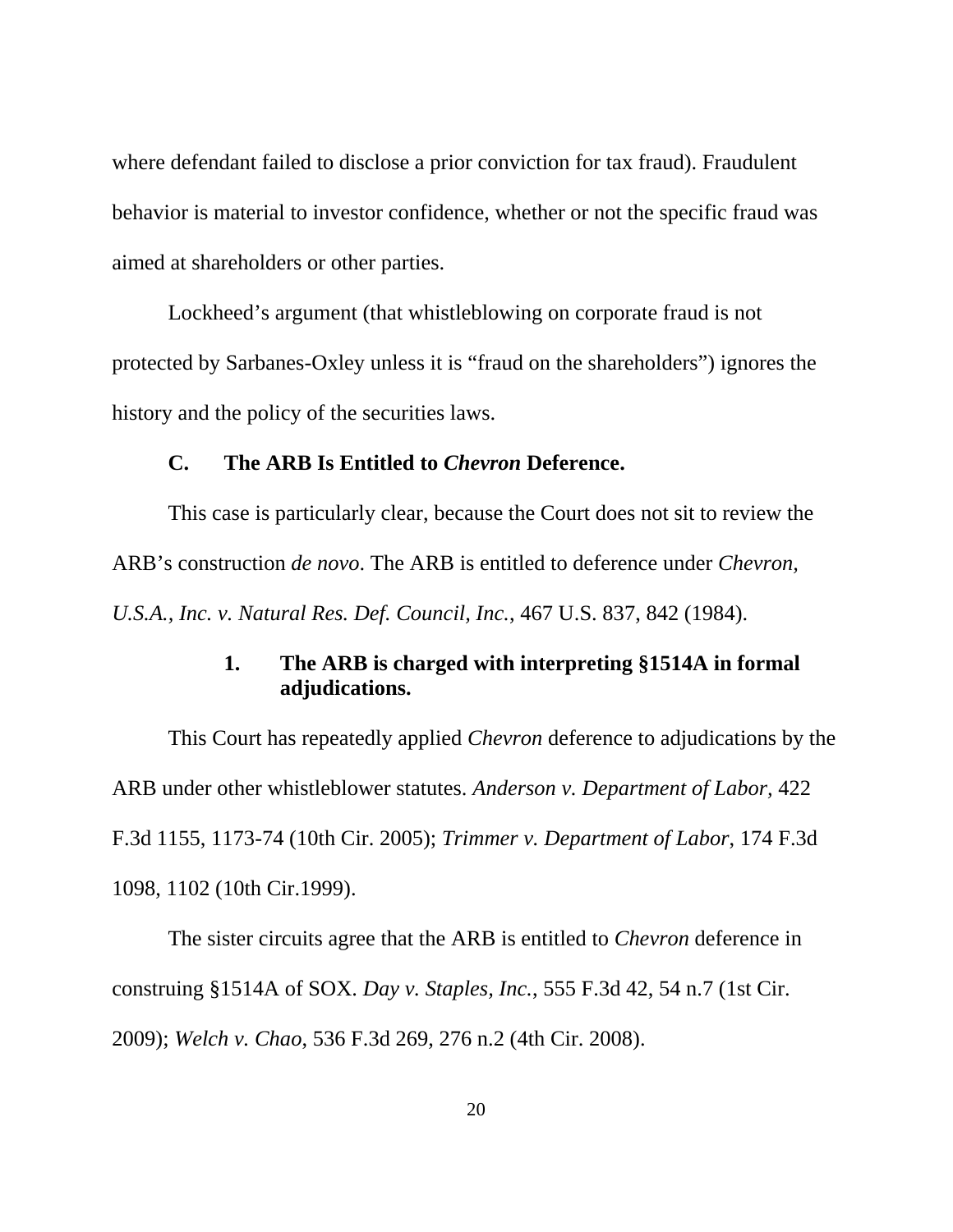As the First Circuit explained:

*Chevron* deference is appropriate when it appears from the "statutory circumstances that Congress would expect the agency to be able to speak with the force of law." *United States v. Mead Corp.*, 533 U.S. 218, 229 (2001); *see also Rucker v. Lee Holding Co.*, 471 F.3d 6, 11– 12 (1st Cir.2006). The Supreme Court has instructed that "Congress['s] contemplat[ion] [of] administrative action with the effect of law [can be assumed] when it provides for a relatively formal administrative procedure" such as formal adjudication. *Mead*, 533 U.S. at 230 & n. 12. Congress explicitly delegated to the Secretary of Labor authority to enforce §1514A by formal adjudication, see 18 U.S.C. §1514A(b)(1)(A), and the Secretary has delegated her enforcement authority to the ARB, *see* Delegation of Authority and Assignment of Responsibility to the Administrative Review Board, 67 Fed.Reg. 64,272 (Oct. 17, 2002).

*Day v. Staples, Inc.*, 555 F.3d at 54 n.7; *see also Welch*, 536 F.3d at 276 n.2.

The First and Fourth Circuits are correct. The ARB is entitled to *Chevron*

deference in construing §1514A.

# **2. Under** *Chevron***, the ARB's construction must be upheld if it is a permissible construction, whether or not the Court would have chosen the same construction** *de novo***.**

Under *Chevron*, the ARB need only show that its construction of §1514A is

reasonable, not that it is the only possible construction. Nor does the agency need

to have chosen the construction that the Court would have chosen:

The court need not conclude the agency construction was the only one it permissibly could have adopted to uphold the construction, or even the reading the court would have reached if the question initially had arisen in a judicial proceeding." [*Chevron*]. at 843 n. 11. "[I]f the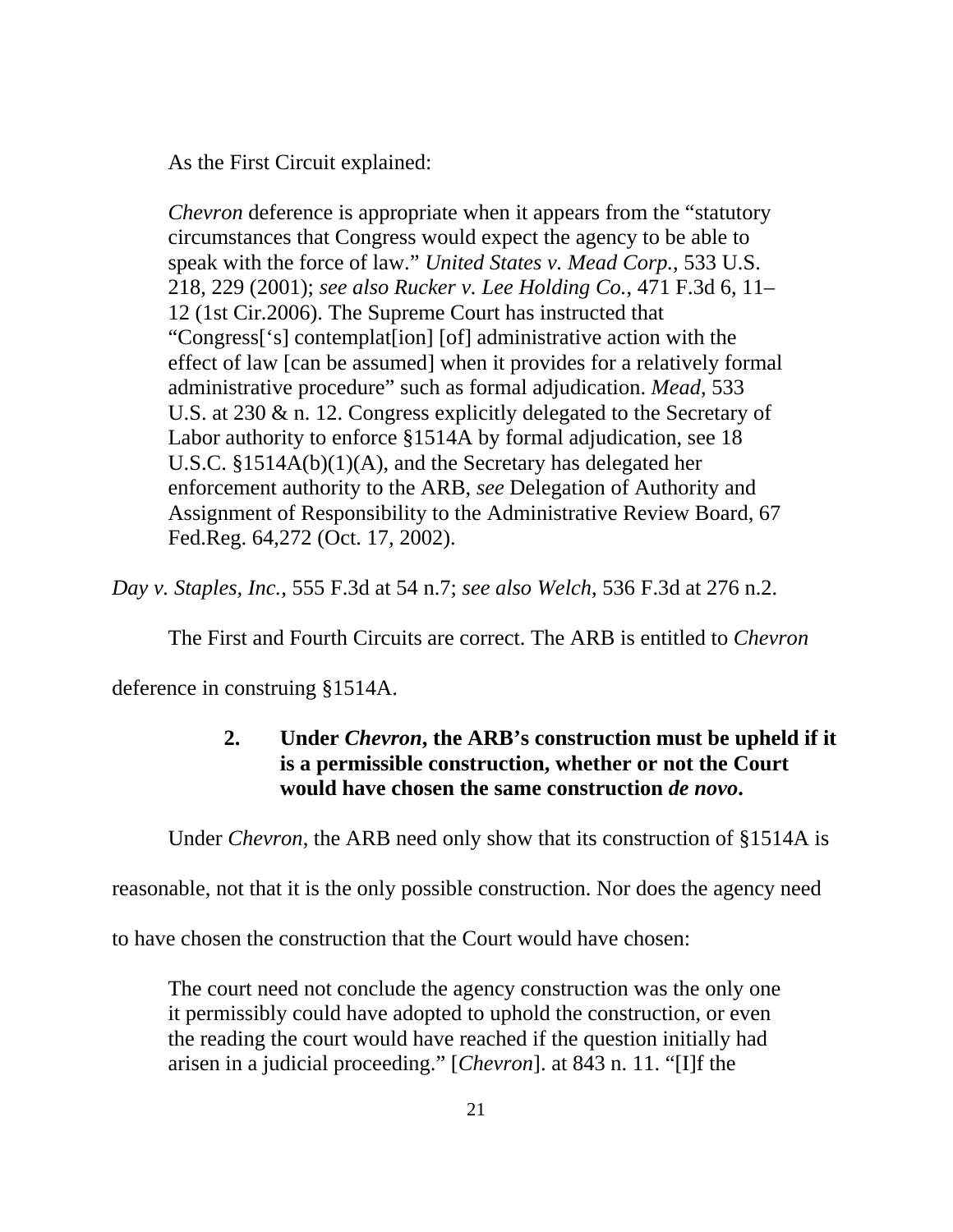implementing agency's construction is reasonable, *Chevron* requires a federal court to accept the agency's construction of the statute, even if the agency's reading differs from what the court believes is the best statutory interpretation." *Nat'l Cable & Telecomms. Ass'n v. Brand X*, 545 U.S. 967, 980 (2005).

*Salman Ranch, Ltd. v. C.I.R.*, \_\_\_ F.3d \_\_\_, 2011 WL 2120044 at \*5 (10th Cir.2011).

### **3. An alleged change in ARB policy does not affect** *Chevron* **deference:** *Fox Television Stations*

 Lockheed argues that the ARB is not entitled to deference, supposedly because it had construed the statute in a more limited way in *Platone v. FLYi, Inc.*, ARB Case No. 04-154 *aff'd* 548 F.3d 322 (4th Cir. 2008).

This argument is futile after *FCC v. Fox Television Stations, Inc*., \_\_\_ U.S.

\_\_\_, 129 S.Ct. 1800, 1811 (2009). In *Fox Television*, the Supreme Court overruled contrary circuit law, to hold that agency action is not subject to less deference just because it reflects a change in policy. After *Fox Television*, Board decisions will not be subject to stricter review because they change the agency's prior law. The Board is free to modify or overrule existing precedent. So long as it gives a reasoned explanation for the change, the Courts may not disturb the Board's political decision to change policy. *See also Wyoming v. U.S. Dept. of Interior*, 587 F.3d 1245, 1254 (10th Cir. 2009) ("After all, 'flexibility in reconsidering and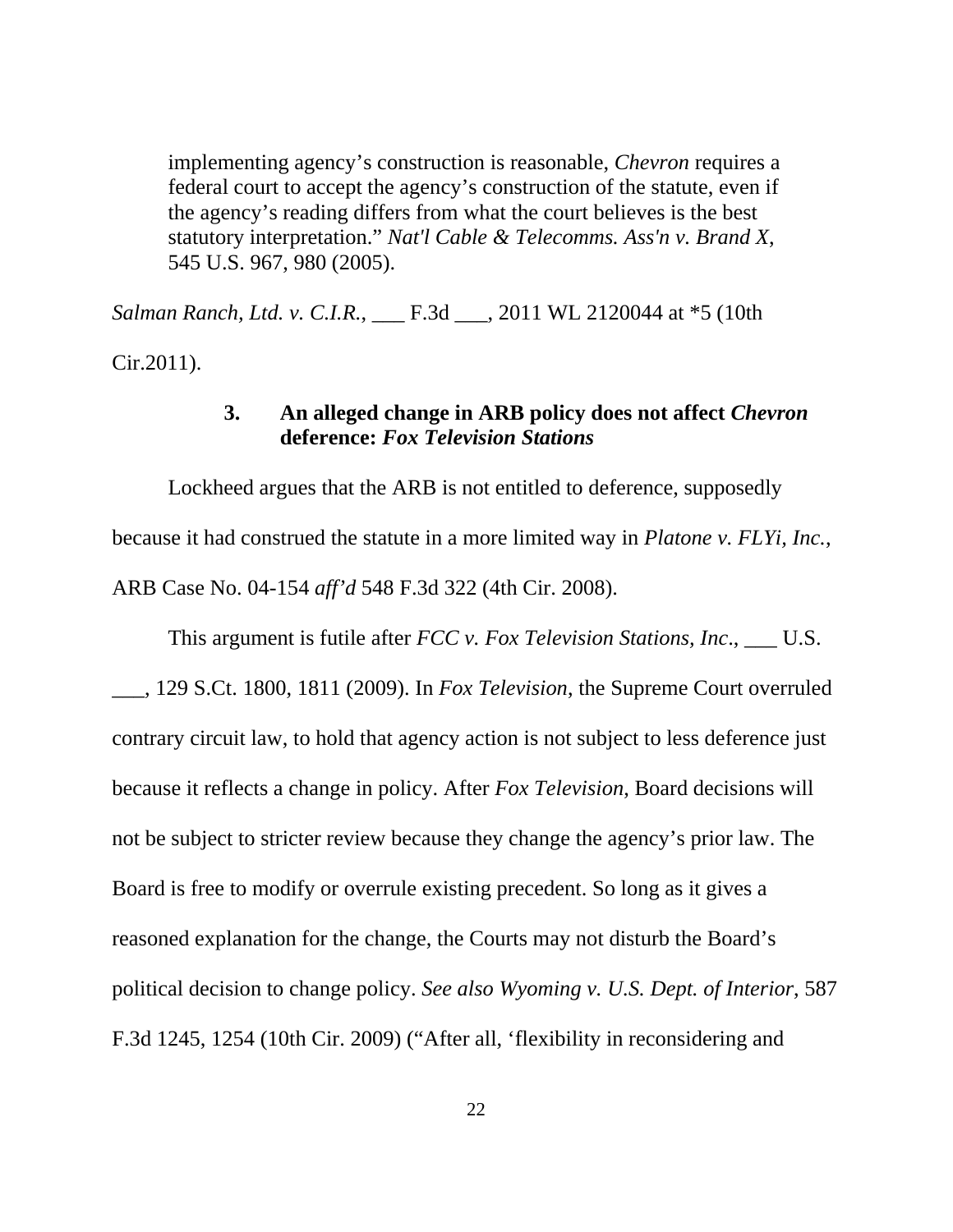reforming of policy,' including the opportunity to choose between temporary and permanent rulemaking, is 'one of the signal attributes of the administrative process,' [cit.om.], and courts will not lightly interfere with it.")

 Nor does it matter whether courts had approved a prior agency construction. Prior case law, including appellate decisions approving a contrary prior rule, are not good authority after the agency changes its rule. The new rule is also entitled to *Chevron* deference, making it a material change in the law. *Salman Ranch*, \_\_\_ F.3d \_\_\_, 2011 WL 2120044 at \*10. Court decisions approving the agency's prior rule are not conclusive, unless the Court has held that the prior construction is the only permissible one, with no option for agency discretion. *Nat'l Cable & Telecomms. Ass'n v. Brand X*, 545 U.S. 967, 982-983 (2005).

 Lockheed cites *Salazar v. Butterball, LLC*, 644 F.3d 1130, 1139 (10th Cir. 2011) for the proposition that repeated changes on agency position are not entitled to deference. *Salazar* does not support its position. *Salazar* rejected inconsistent positions in agency opinion letters because they were poorly reasoned, 644 F.3d at 1139. The informal opinion letters in *Salazar* did not constitute formal adjudications of the kind Congress delegated here to the ARB - they only had persuasive value rather than the force of an agency adjudication. The *Salazar* Court did not purport to repudiate *Fox Television Stations*.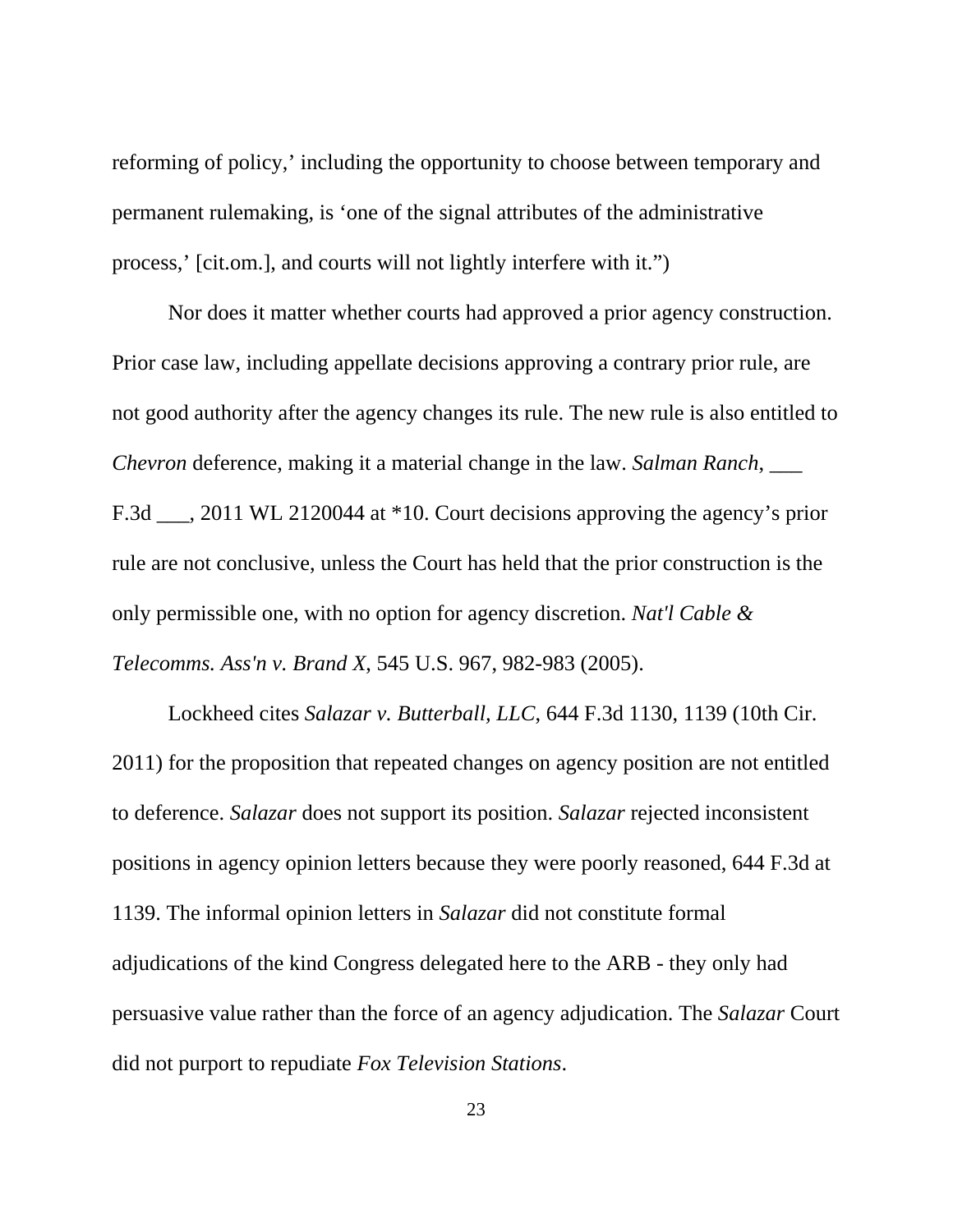In this case, the ARB thoroughly explained its change in position, both by adopting the court decisions in *Reyna* and *O'Mahony* in this case, and in the ARB's decision in *Sylvester*, a case Lockheed fails to discuss.

# **4. The ARB's construction is, at a minimum, reasonable because it follows settled rules of statutory construction and adopts opinions of at least two federal courts.**

 Against this background, the ARB's construction cannot be called unreasonable. Whether or not §1514A could be construed differently, the ARB's reading applies well-settled rules of construction like the rule of the last antecedent and the rule against imputing surplusage. An agency that applies these rules of construction cannot be said to forfeit *Chevron* deference. *See Barnhart*, 540 U.S. at 26-27 (Social Security Administration's construction entitled to *Chevron* deference because it applied the rule of the last antecedent); *Babbitt v. Sweet Home Chapter of Communities for a Great Oregon*, 515 U.S. at 697-698 (agency's construction entitled to *Chevron* deference because it avoided surplusage).

 The ARB's construction is all the stronger because it adopted the views of two federal courts in *Reyna v. ConAgra Foods, Inc.*, 506 F.Supp.2d 1363, 1381 (M.D.Ga. 2007) and *O'Mahony v. Accenture Ltd.*, 537 F.Supp.2d 506, 516-517 (S.D.N.Y. 2008). Where an agency adopts an existing judicial construction of a statute, its choice cannot normally be held unreasonable. *See U.S. Telecom Ass'n v.*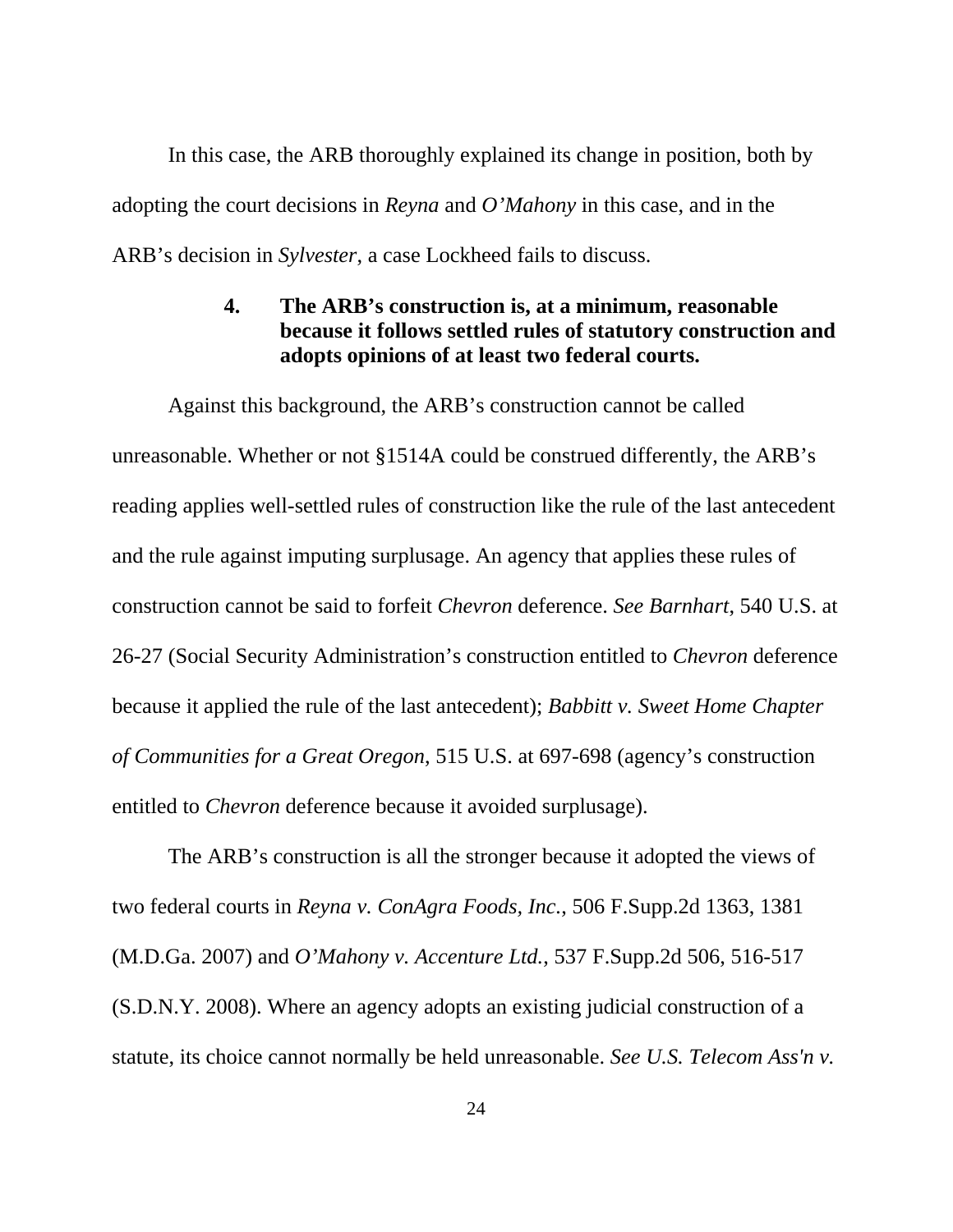*F.C.C.*, 295 F.3d 1326, 1332 (D.C. Cir. 2002).

 It follows that the ARB acted well within its delegated role by reading §1514A according to its plain terms. As a matter of statutory construction, legislative policy, and administrative discretion, whistleblowers are properly protected under §1514A where they report corporate mail fraud, wire fraud, bank fraud, securities fraud, or SEC Rules violations, regardless of whether these violations also fit within the sixth disjunctive term "fraud against shareholders."

# **II. PROTECTED ACTIVITY IS ANY ACTIVITY THAT FURTHERS THE PURPOSES OF THE ACT AND DOES NOT HAVE TO CITE THE ACT OR DESCRIBE A VIOLATION WITH SPECIFICITY.**

 Lockheed also argues that Andrea Brown was not entitled to §1514A protection, because her complaint did not "definitively and specifically relate" to the violations listed in the statute. Lockheed Opening Brief at 32-33.

 The Department of Labor and Brown each set forth the factual nexus of her complaint. It is clear that Brown reported the salient elements of the fraud reasonably believing the conduct to be wrongful and illegal. The consideration of this factual question is a matter for the ARB's discretion.

 However, Lockheed and the Chamber of Commerce seem to argue for a bright-line rule under §1514A, which would withhold protection from any whistleblower who did not expressly name the relevant section of the U.S. Code,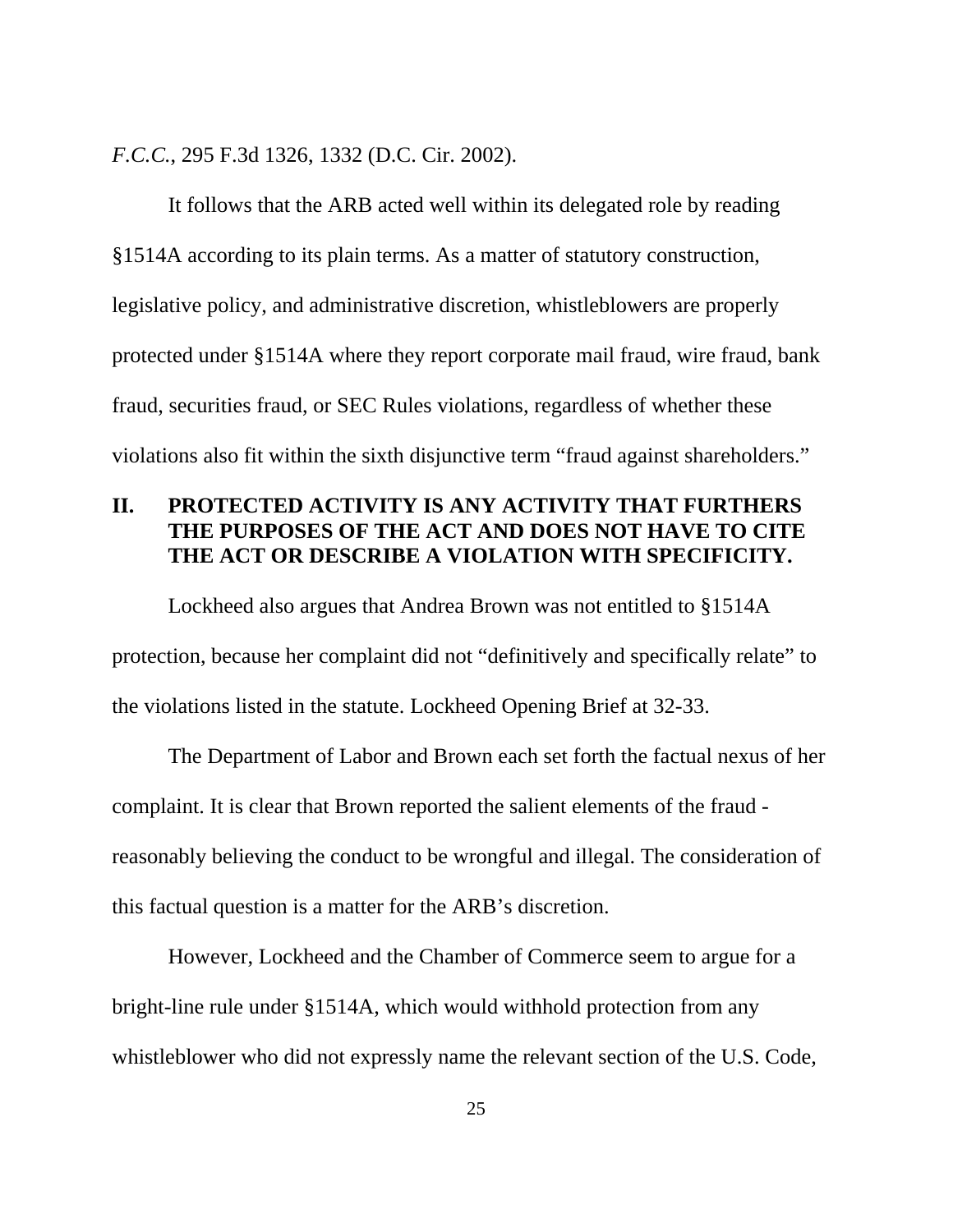or satisfy the pleading standards of Fed.R.Civ.P. 9(b). This approach would require whistleblowers to have legal training before they could claim protection. It would also saddle them with the pre-1938 standards of code pleading as a condition for protection.

 This is plainly not what the law requires. As long as a whistleblower reasonably believes that the conduct she reports constitutes a covered violation, it makes no difference whether she uses a legal term of art, or cites a Code section. *See Van Asdale v. International Game Technology*, 577 F.3d 989, 997 (9th Cir. 2009) ("To be sure, Brown testified that she did not believe Shawn used the words 'fraud,' 'fraud on shareholders,' or 'stock fraud' and she could only say that Shawn 'may have' used the term 'Sarbanes–Oxley' or 'SOX'; the record similarly contains no evidence that Shawn used any such language in his conversation with Pennington. However, as the Fourth Circuit has recognized, '[a]n employee need not cite a code section he believes was violated' to trigger the protections of §1514A. *Welch*, 536 F.3d at 276. It is clear to us that . . .Shawn's statements to both Brown and Pennington reported conduct that definitively and specifically related to shareholder fraud. That is all that § 1514A requires.") *See also Day v. Staples, Inc.*, 555 F.3d 42, 55 (1st Cir. 2009) ("The employee is not required to provide the employer with the citation to the precise code provision in question.");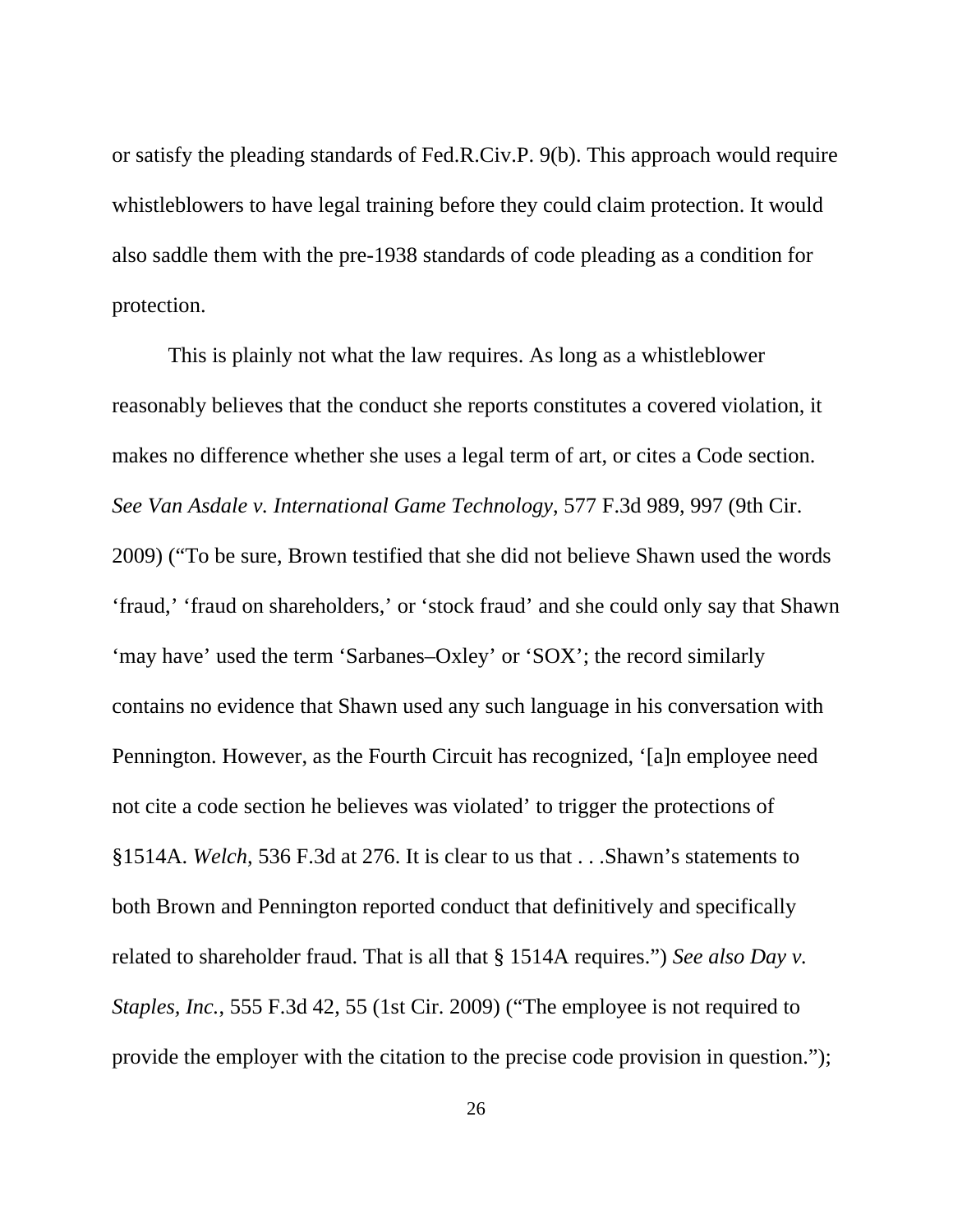*Welch v. Chao*, 536 F.3d 269, 276-277 (4th Cir. 2008); *Fraser v. Fiduciary Trust Co. Int'l*, 417 F.Supp.2d 310, 322 (S.D.N.Y.2006).

 This rule is critical if non-lawyers are to enjoy whistleblower protection. In comments to the final regulations implementing the whistleblower provision, the

Department of Labor explained:

it would be overly restrictive to require a complaint to include detailed analyses when the purpose of the complaint is to trigger an investigation to determine whether evidence of discrimination exists.... Although the [SOX] complainant often is highly educated, not all employees have the sophistication or legal expertise to specifically aver the elements of a prima facie case and/or supply evidence in support thereof.

*Procedures for the Handling of Discrimination Complaints Under Section 806 of the Corporate and Criminal Fraud Accountability Act of 2002, Title VIII of the Sarbanes-Oxley Act of 2002*, 69 Fed.Reg. 52104-01 (Aug. 24, 2004).

 In this case, the ARB had ample discretion to judge that Andrea Brown's disclosures were sufficiently related to fraud to qualify for protection. Whether Brown used the legal term "mail fraud," or cited the correct section of the U.S. Code, or met a judicial standard of proof, is not material to Congress' intent that she be protected from retaliation. As the ARB explained in *Sylvester*, 2011 WL 2165854 at \*13-15, a stringent requirement that protected activity be specific as to the legal basis for the violation would frustrate the purpose of the Act.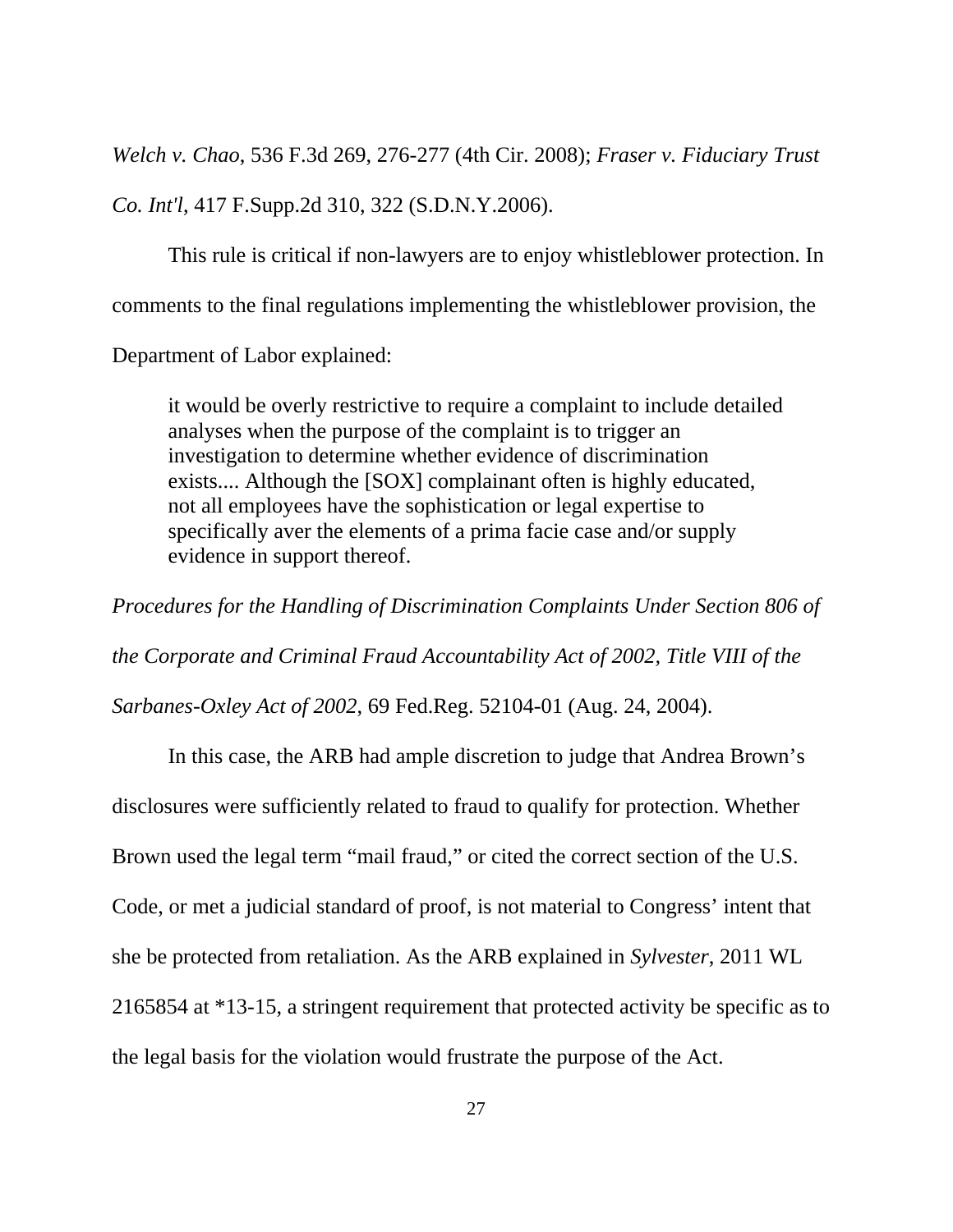### **CONCLUSION**

The Court should deny Lockheed's petition for review.

September 7, 2011 Respectfully submitted,

 /s/ Joan M. Bechtold Joan M. Bechtold SWEENEY & BECHTOLD, LLC 650 South Cherry Street, Suite 610 Denver, CO 80246 (303) 865-3733 (303) 865-3738 - Fax jmbechtold@sweeneybechtold.com

 Michael T. Anderson Murphy Anderson PLLC 111 Devonshire Street, Fifth Floor Boston, MA 02109 Phone: 617-227-5720 Fax: 617-227-5767 manderson@murphypllc.com

Rebecca M. Hamburg National Employment Lawyers Association 417 Montgomery Street, Fourth Floor San Francisco, CA 94127 (415) 296-7629  $(866)$  593-7521 – Fax rhamburg@nelahq.org

Attorneys for *Amicus Curiae* National Employment Lawyers Association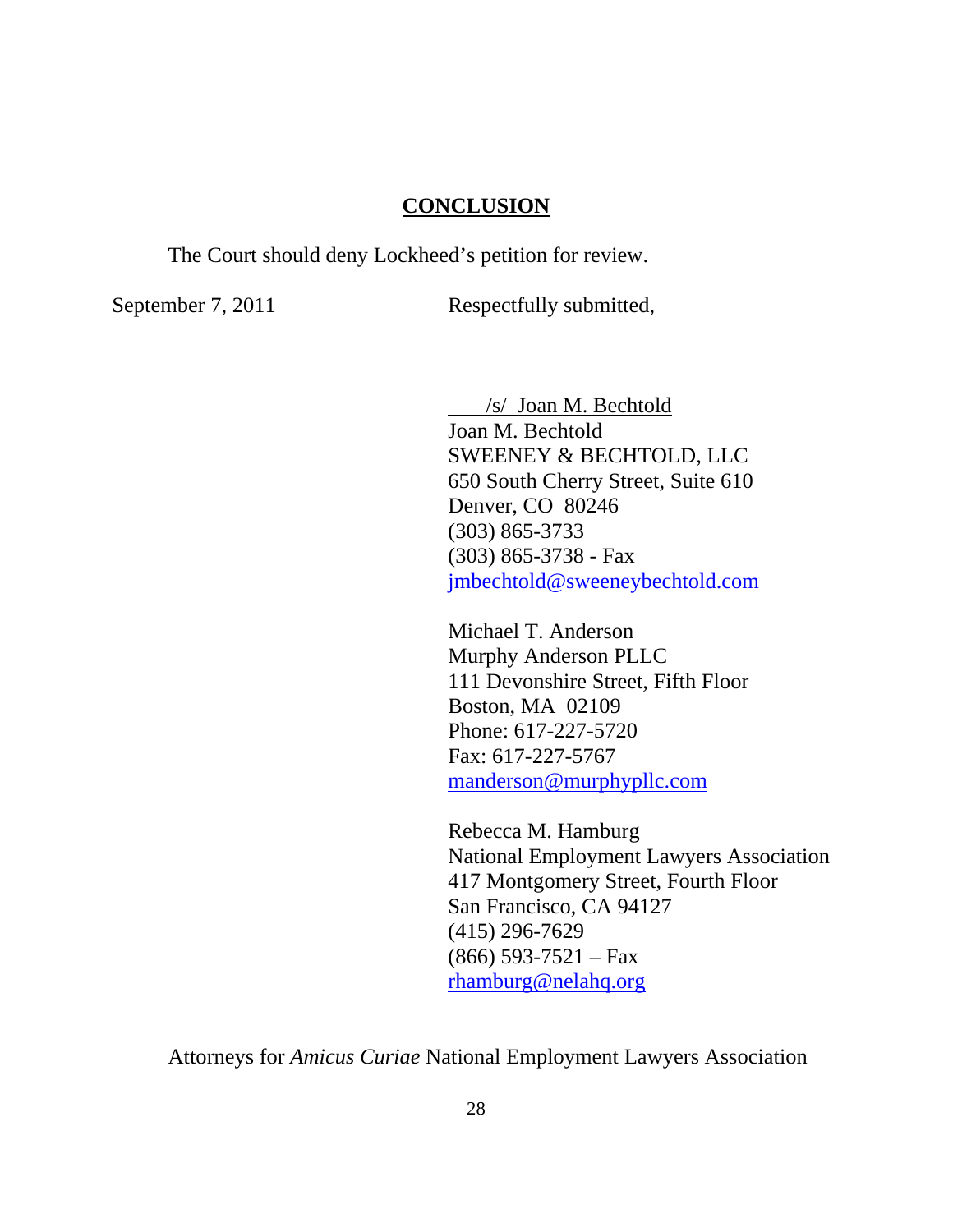#### **CERTIFICATE OF COMPLIANCE**

 Pursuant to Fed.R.App.P. 29 and 32(a)(7)(B), I, Joan M. Bechtold, hereby certify this AMICUS CURIAE BRIEF OF NATIONAL EMPLOYMENT LAWYERS ASSOCIATION in Case No. 11-9524 is in 14 point, proportionally spaced, roman type face and contains less than 6,500 words, excluding the parts of the brief exempted by Fed.R.App.P.  $32(a)(7)(B)(iii)$ , on the basis of a word count made by Microsoft Word software that counts words in both text and footnotes.

> /s/ Joan M. Bechtold Joan M. Bechtold

#### **CERTIFICATE OF DIGITAL SUBMISSION**

 I hereby certify that a copy of the foregoing brief submitted in digital form via the Court's ECF system is an exact copy of the written document being filed with the Clerk and has been scanned for viruses by AVG Internet Security 9.0 and according to the program, is free of viruses. In addition, I certify all required privacy redactions have been made.

> /s/ Joan M. Bechtold Joan M. Bechtold